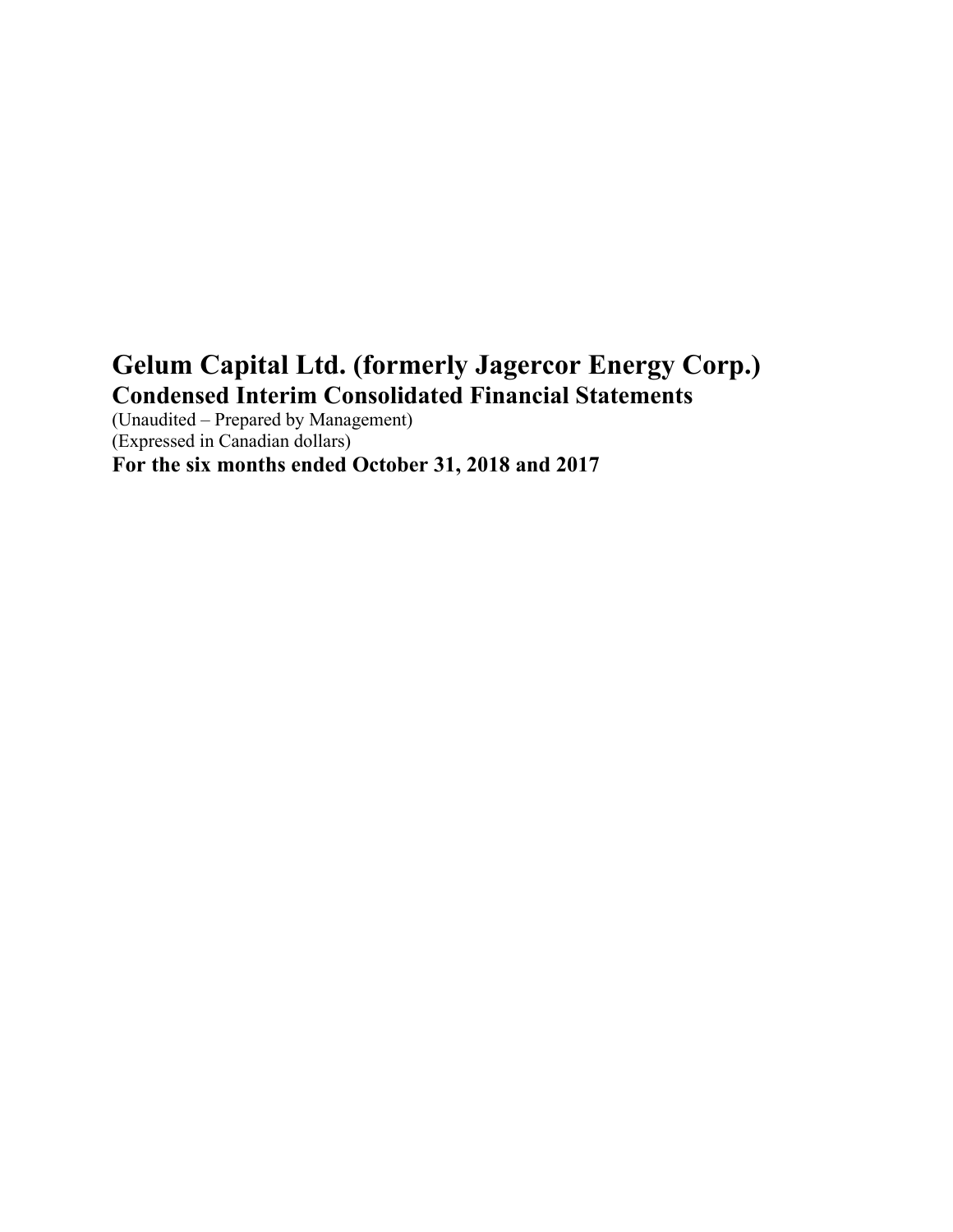## **NOTICE OF NO AUDITOR REVIEW**

## **UNAUDITED CONDENSED INTERIM CONSOLIDATED FINANCIAL STATEMENTS**

## NOTICE OF NO AUDITOR REVIEW OF CONDENSED INTERIM CONSOLIDATED FINANCIAL STATEMENTS

Under National Instrument 51-102, Part 4, subsection 4.3(3)(a), if an auditor has not performed a review of the condensed interim consolidated financial statements, they must be accompanied by a notice indicating that the condensed interim consolidated financial statements have not been reviewed by an auditor.

The accompanying unaudited condensed interim consolidated financial statements of Gelum Capital Ltd. (formerly Jagercor Energy Corp.) (the "Company") have been prepared by and are the responsibility of the Company's management. The unaudited condensed interim consolidated financial statements are prepared in accordance with International Financial Reporting Standards and reflect management's best estimates and judgment based on information currently available.

The Company's independent auditor has not performed a review of these condensed interim consolidated financial statements in accordance with standards established by the Chartered Professional Accountants of Canada for a review of condensed interim consolidated financial statements by an entity's auditor.

13 March 2019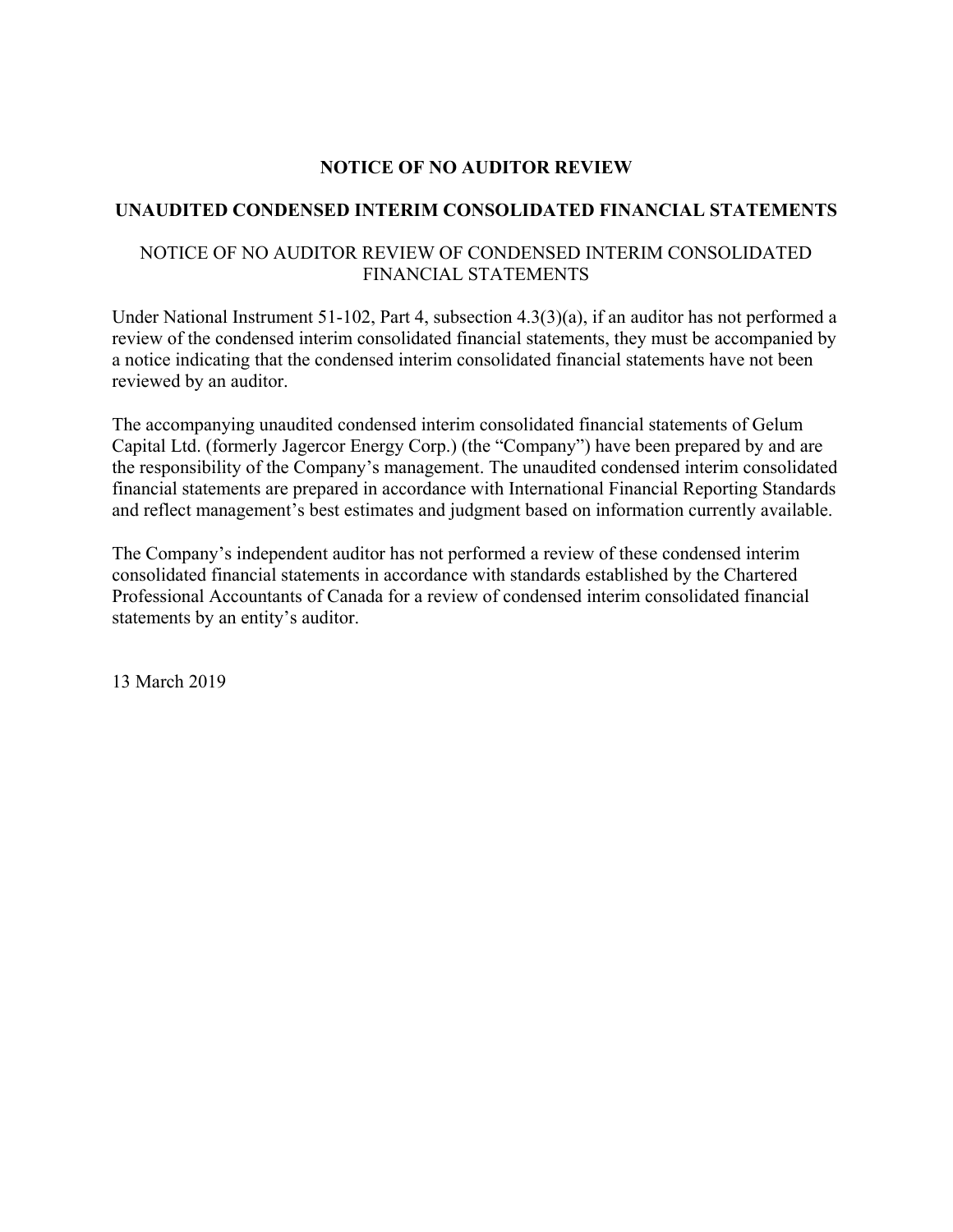## **Gelum Capital Ltd. (formerly Jagercor Energy Corp.) Condensed Interim Consolidated Statements of Financial Position**

(Expressed in Canadian dollars) (Unaudited)

|                                        | <b>Notes</b> | As at<br>31 October<br>2018 | As at<br>30 April<br>2018<br>(Audited) |
|----------------------------------------|--------------|-----------------------------|----------------------------------------|
| <b>ASSETS</b>                          |              | $\mathbf S$                 | $\mathbf S$                            |
| <b>Current assets</b>                  |              |                             |                                        |
| Cash and cash equivalents              | 5            | 124,245                     | 1,438                                  |
| Prepaid expenses                       |              |                             |                                        |
| Amounts receivable                     | 6            | 858                         | 756                                    |
| <b>Total current assets</b>            |              | 125,103                     | 2,194                                  |
|                                        |              |                             |                                        |
| Consideration receivable               | 11           |                             | 25,000                                 |
| <b>Total assets</b>                    |              | 125,103                     | 27,194                                 |
|                                        |              |                             |                                        |
| <b>EQUITY AND LIABILITIES</b>          |              |                             |                                        |
| <b>Current liabilities</b>             |              |                             |                                        |
| Trade and other payables               |              | 41,981                      | 48,671                                 |
| <b>Total current liabilities</b>       |              | 41,981                      | 48,671                                 |
|                                        |              |                             |                                        |
| <b>Non-Current liabilities</b>         |              |                             |                                        |
| Due to Related Parties                 | 14           | 422,299                     | 417,466                                |
| Convertible Note                       | 7, 14        | 135,509                     | 127,313                                |
| <b>Total non-current liabilities</b>   |              | 557,808                     | 544,779                                |
| <b>Total liabilities</b>               |              | 599,789                     | 593,450                                |
| <b>Equity</b>                          |              |                             |                                        |
| Common shares                          | 8            | 7,245,232                   | 7,245,232                              |
| Shares to be issued                    | 14           | 29,200                      | 29,200                                 |
| Reserves                               | 8            | 5,588,580                   | 5,588,580                              |
| Accumulated other comprehensive income |              |                             |                                        |
| Equity portion of convertible note     | 7            | 75,459                      | 75,459                                 |
| Deficit                                |              | (13, 413, 157)              | (13,504,727)                           |
| Non-controlling interest               |              |                             |                                        |
| <b>Total equity</b>                    |              | (474, 686)                  | (566, 256)                             |
|                                        |              |                             |                                        |
| <b>Total equity and liabilities</b>    |              | 125,103                     | 27,194                                 |

**Corporate Information and Going Concern** (Note 1)

| <b>APPROVED BY THE BOARD:</b>           |          |  |  |  |
|-----------------------------------------|----------|--|--|--|
| "Hendrik Van Alphen"<br>"Robert Kopple" |          |  |  |  |
| Director                                | Director |  |  |  |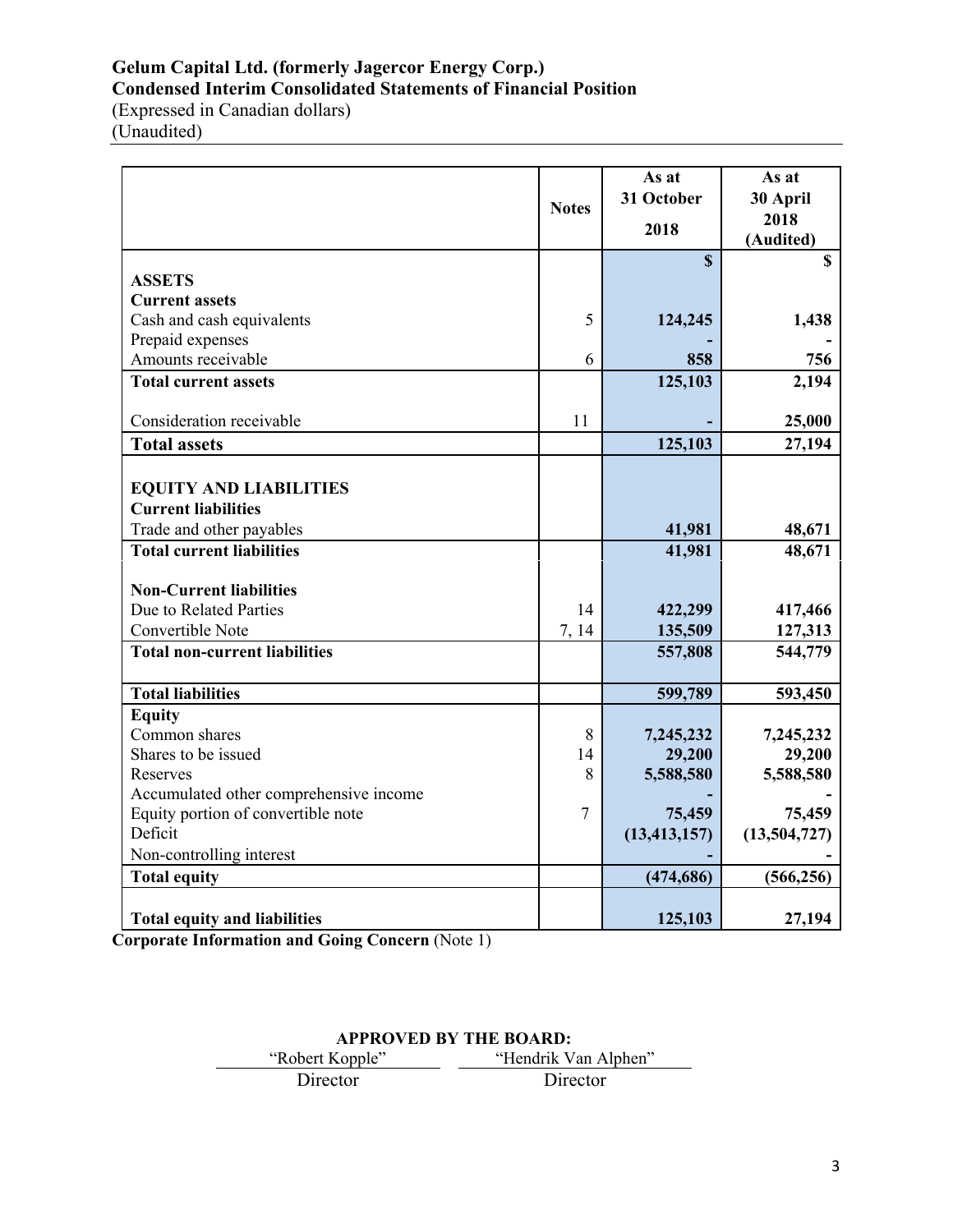## **Gelum Capital Ltd. (formerly Jagercor Energy Corp.) Condensed Interim Consolidated Statements of Net and Comprehensive Loss**

(Expressed in Canadian dollars) (Unaudited)

|                                                       |              | Three months ended 31<br>October |                          |           | Six months ended 31<br>October |
|-------------------------------------------------------|--------------|----------------------------------|--------------------------|-----------|--------------------------------|
|                                                       | <b>Notes</b> | 2018                             | 2017                     | 2018      | 2017                           |
|                                                       |              |                                  |                          |           |                                |
| Revenue                                               |              |                                  |                          |           |                                |
| Oil Sales                                             |              |                                  | 54,713                   |           | 54,713                         |
| <b>Operating Services</b>                             |              |                                  | 495,502                  |           | 495,502                        |
| Oil Royalties                                         |              |                                  | (15,208)                 |           | (15,208)                       |
| <b>Total Revenue</b>                                  |              |                                  | 535,008                  |           | 535,008                        |
|                                                       |              |                                  |                          |           |                                |
| <b>Operating Expenses</b><br>General & administrative |              | (13,751)                         |                          |           |                                |
| Operating costs                                       |              |                                  | (260, 819)<br>(634, 737) | (23, 280) | (442,980)<br>(652, 936)        |
| <b>Business development</b>                           |              |                                  | (5,984)                  | (2,069)   | (18,086)                       |
| Share-based payments                                  | 9            |                                  |                          |           | (70, 430)                      |
| Impairment                                            |              |                                  |                          |           |                                |
|                                                       |              |                                  |                          |           |                                |
| <b>Total operating expenses</b>                       |              | (11,598)                         | (901, 541)               | (25,349)  | (1, 184, 434)                  |
| Gain (loss) on foreign exchange                       |              | 480                              | (6,219)                  | (889)     | (47, 784)                      |
| Interest (expense) income                             |              |                                  | 233                      |           | 359                            |
| Accretion expense                                     |              | (4,236)                          |                          | (8,196)   |                                |
| Recovery of loan receivable                           |              |                                  |                          | 126,004   |                                |
|                                                       |              |                                  |                          |           |                                |
| Net income (loss) for the period                      |              | (17,507)                         | (372, 519)               | 91,570    | (696, 851)                     |
| Other comprehensive income                            |              |                                  |                          |           |                                |
| Cumulative translation adjustment                     |              |                                  | 227,515                  |           | 219,889                        |
| Comprehensive income (loss) for                       |              |                                  |                          |           |                                |
| the period                                            |              | (17,507)                         | (145,004)                | 91,570    | (476,961)                      |
|                                                       |              |                                  |                          |           |                                |
| Net income (loss) attributable to:                    |              |                                  |                          |           |                                |
| Shareholders of parent company                        |              | (17,507)                         | (239, 913)               | 91,570    | (461, 074)                     |
| Non-controlling interest                              |              |                                  | (147, 519)               |           | (235, 777)                     |
| Other comprehensive income                            |              |                                  |                          |           |                                |
| attributable to:                                      |              |                                  |                          |           |                                |
| Shareholders of parent company                        |              |                                  |                          |           |                                |
| Non-controlling interest                              |              |                                  | 131,140<br>96,376        |           | (190, 860)                     |
|                                                       |              |                                  |                          |           | 410,749                        |
|                                                       |              |                                  |                          |           |                                |
| Loss per share – basic and diluted                    | 10           | (0.00)                           | (0.08)                   | 0.02      | (0.15)                         |

The accompanying notes are an integral part of these condensed interim consolidated financial statements.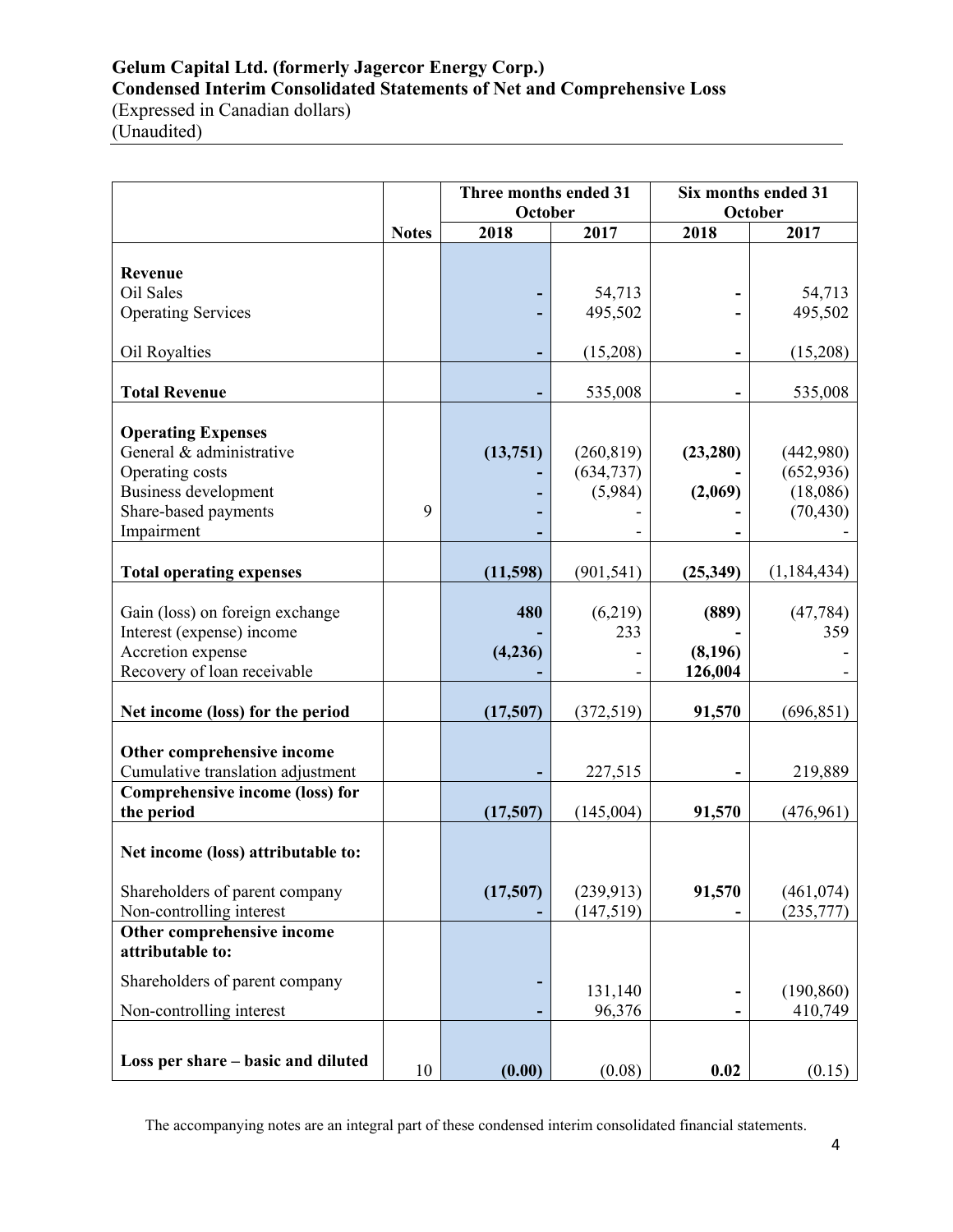## **Gelum Capital Ltd. (formerly Jagercor Energy Corp.) Condensed Interim Consolidated Statements of Cash Flows**

(Expressed in Canadian dollars) (Unaudited)

|                                                                                                                                                                                                                                                                 | <b>Notes</b> | Six months ended 31 October |            |
|-----------------------------------------------------------------------------------------------------------------------------------------------------------------------------------------------------------------------------------------------------------------|--------------|-----------------------------|------------|
|                                                                                                                                                                                                                                                                 |              | 2018                        | 2017       |
|                                                                                                                                                                                                                                                                 |              | $\mathbf S$                 | \$         |
| <b>OPERATING ACTIVITIES</b><br>Net income (loss) for the period<br>Adjustments to reconcile loss to cash provided (used in)<br>operating activities:                                                                                                            |              | 91,570                      | (696, 851) |
| Share-based payments                                                                                                                                                                                                                                            | 9            |                             | 70,430     |
| Shares to be issued<br>Recovery of loan receivable<br>Accretion expense<br>Gain on disposal of subsidiary<br>Write-off of loan receivable<br>Write-off prepaid taxes<br>Investment impairment<br>Changes in non-cash working capital:<br>Due to related parties |              | (126,004)<br>8,196<br>4,833 | 14,062     |
| Amounts receivable                                                                                                                                                                                                                                              |              | (102)                       | (178, 807) |
| Prepaid expenses                                                                                                                                                                                                                                                |              |                             | (553)      |
| Trade and other payables                                                                                                                                                                                                                                        |              | (6,690)                     | 477,651    |
| Cash used in operating activities                                                                                                                                                                                                                               |              | (28, 197)                   | (314,068)  |
| <b>FINANCING ACTIVITIES</b><br>Recovery of loan to subsidiary                                                                                                                                                                                                   |              | 151,004                     |            |
| Cash provided by financing activities                                                                                                                                                                                                                           |              | 151,004                     |            |
| Effect of exchange rate on cash and cash equivalents                                                                                                                                                                                                            |              |                             | 219,155    |
| (Decrease) increase in cash and cash equivalents                                                                                                                                                                                                                |              | 122,807<br>1,438            | (94, 913)  |
| Cash and cash equivalents, beginning of year                                                                                                                                                                                                                    |              |                             | 482,229    |
| Cash and cash equivalents, end of year                                                                                                                                                                                                                          |              | 124,245                     | 387,316    |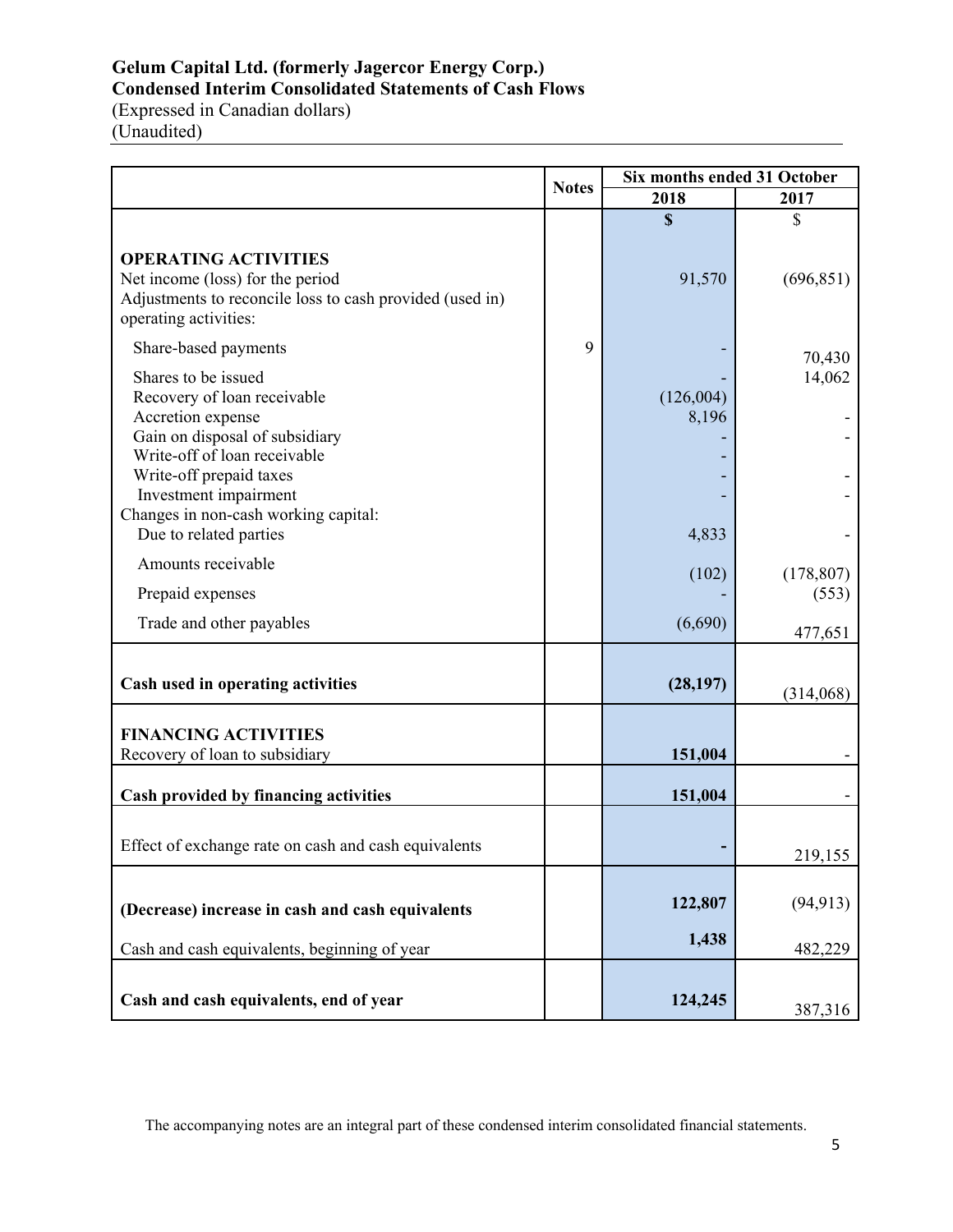## **Gelum Capital Ltd. (formerly Jagercor Energy Corp.)**

## **Condensed Interim Consolidated Statements of Changes in Equity**

(Expressed in Canadian dollars)

|                           | Number of     | Common    | Shares to be | Share                |           | <b>Reserves</b><br>Warrant<br>Option<br>reserve<br>reserve | <b>Equity</b> | <b>Accumulated</b><br>other<br>portion of comprehensive | Deficit              | Non-                                |                           |                         |
|---------------------------|---------------|-----------|--------------|----------------------|-----------|------------------------------------------------------------|---------------|---------------------------------------------------------|----------------------|-------------------------------------|---------------------------|-------------------------|
|                           | <b>shares</b> | shares    | issued       | issuance<br>cost     |           |                                                            |               | convertible<br>note                                     |                      | income<br>attributable to<br>parent | attributable<br>to parent | controlling<br>interest |
|                           |               |           |              |                      |           |                                                            |               |                                                         |                      |                                     |                           |                         |
| Balances, 30 April 2017   | 4,727,425     | 7,602,883 | 29,200       | (357, 651)           | 3,743,323 | 1,774,827                                                  |               | 791,283                                                 | (13,042,995)         | (91,550)                            | 449,319                   |                         |
| Shares issued for debt    |               |           | 14,062       |                      |           |                                                            |               |                                                         |                      |                                     | 14,062                    |                         |
| Translation adjustment    |               |           |              |                      |           |                                                            |               | (190, 860)                                              |                      | 410,749                             | 219,889                   |                         |
| Net loss for the period   |               |           |              |                      |           |                                                            |               |                                                         | (461,074)            | (235,777)                           | (696, 851)                |                         |
| Share-based payments      |               |           |              |                      | 70,430    |                                                            |               |                                                         |                      |                                     | 70,430                    |                         |
|                           |               |           |              |                      |           |                                                            |               |                                                         |                      |                                     |                           |                         |
| Balances, 31 October 2017 | 4,727,425     | 7,602,883 | 43,262       | (357, 651)           | 3,813,753 | 1,774,827                                                  |               | 600,423                                                 | (13,504,069)         | 83,422                              | 56,849                    |                         |
|                           |               |           |              |                      |           |                                                            |               |                                                         |                      |                                     |                           |                         |
| Balances, 30 April 2018   | 4,727,425     | 7,602,883 | 29,200       | (357,651)            | 3,813,753 | 1,774,827                                                  | 75,459        |                                                         | (13,504,727)         |                                     | (566, 256)                |                         |
| Net income for the period |               |           |              |                      |           |                                                            |               |                                                         | 91,570               |                                     | 91,570                    |                         |
| Balances, 31 October 2018 | 4,727,425     | 7,602,883 |              | $29,200$ $(357,651)$ |           | 3,813,753 1,774,827                                        | 75,459        |                                                         | $\vert$ (13,413,157) |                                     | (474, 686)                |                         |

The accompanying notes are an integral part of these condensed interim consolidated financial statements.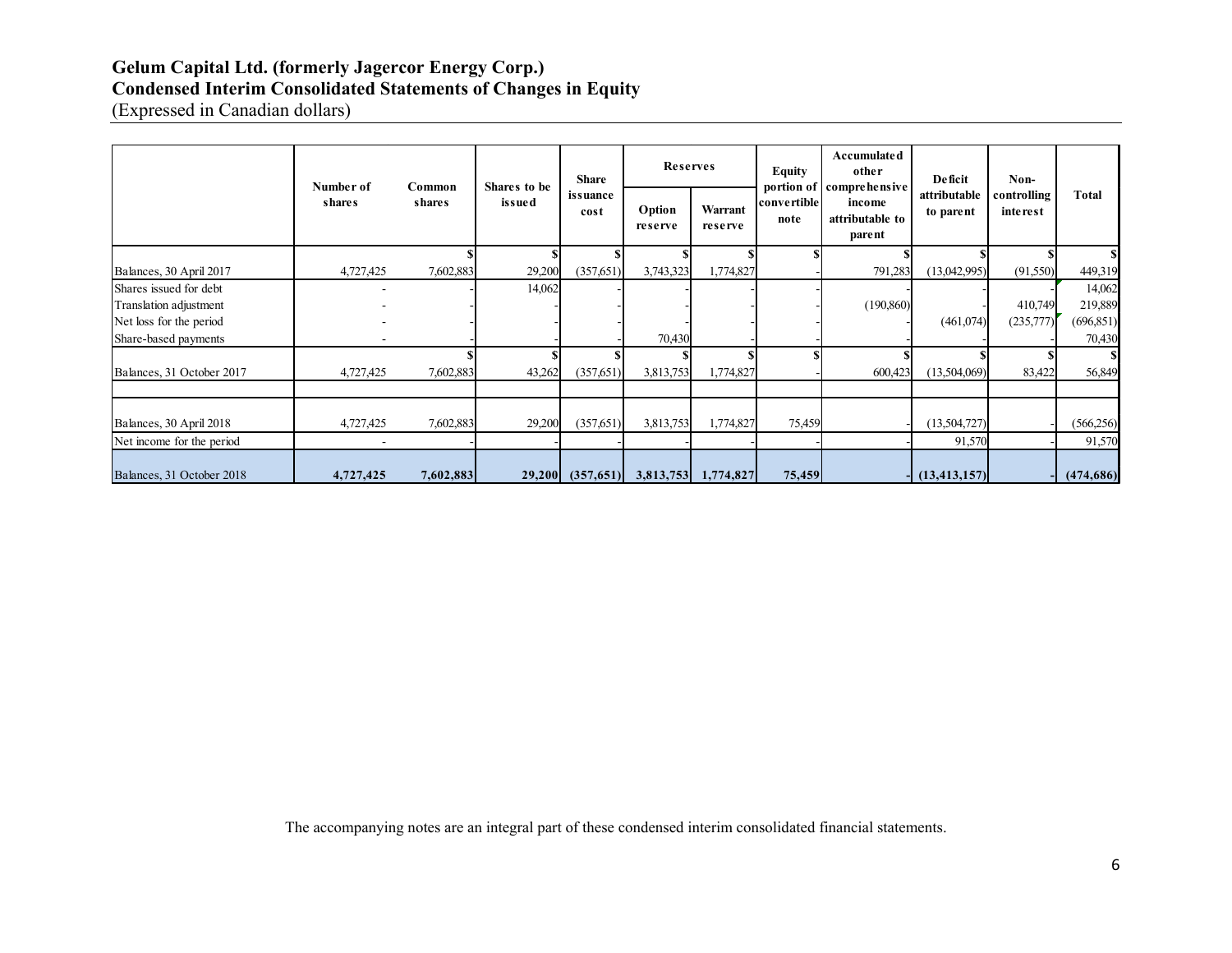## **1. CORPORATE INFORMATION AND GOING CONCERN**

Gelum Capital Ltd. (formerly Jagercor Energy Corp.) (the "Company") was incorporated under the laws of the province of British Columbia on 8 June 1987. The principal address and registered and records office is located at Suite, 400 – 725 Granville Street, Vancouver, BC, V7Y 1G5. The Company trades under the symbol "JEM" on the Canadian Securities Exchange ("CSE")

The Company is focused on joint commercial opportunities related to acquiring and developing oil and gas properties.

Effective 30 July 2018, the Company's name was changed from Jagercor Energy Corp. to Gelum Capital Ltd. and the Company consolidated its common shares on a 20:1 basis. All references to the number of common shares and per share amounts have been retroactively restated to reflect this common share consolidation.

On 22 August 2017, the Company initiated the process of the acquisition of Energia Compañía Petrolera Sociedad Anónima ('ECP'), an upstream oil and gas Argentinean Operator in Neuquén Basin; through its subsidiary in Argentina, Jager Energia Argentina SA and acquired a 95% interest in ECP. On April 27, 2018, the Company divested its shares of Jager Energia Argentina SA and terminated the acquisition transaction of ECP.

These financial statements present the consolidated operations of the Company and its former Argentinean controlled subsidiary. These consolidated financial statements have been prepared with the assumption that the Company will be able to realize its assets and discharge its liabilities in the normal course of business rather than through a process of forced liquidation.

The Company's condensed interim consolidated financial statements for the six month period ended October 31, 2018 have been prepared on a going concern basis, which contemplates the realization of assets and the settlement of liabilities in the normal course of business. The Company has comprehensive income of \$91,570 for the six month period ended October 31, 2018 and has working capital of \$83,122 at October 31, 2018.

The Company had cash and cash equivalents of \$124,245 as at October 31, 2018. Management cannot provide assurance that the Company will ultimately achieve profitable operations or become cash flow positive or raise additional debt and/or equity capital. If the Company is unable to raise additional capital in the immediate future, management expects that the Company will need to curtail operations, liquidate assets, seek additional capital on less favorable terms and/or pursue other remedial measures or cease operations. Management is aware, in making its assessment, of material uncertainties related to events or conditions that may cast significant doubt upon the Company's ability to continue as a going concern. These condensed interim consolidated financial statements do not include any adjustments related to the recoverability and classification of assets or the amounts and classification of liabilities that might be necessary should the Company be unable to continue as a going concern.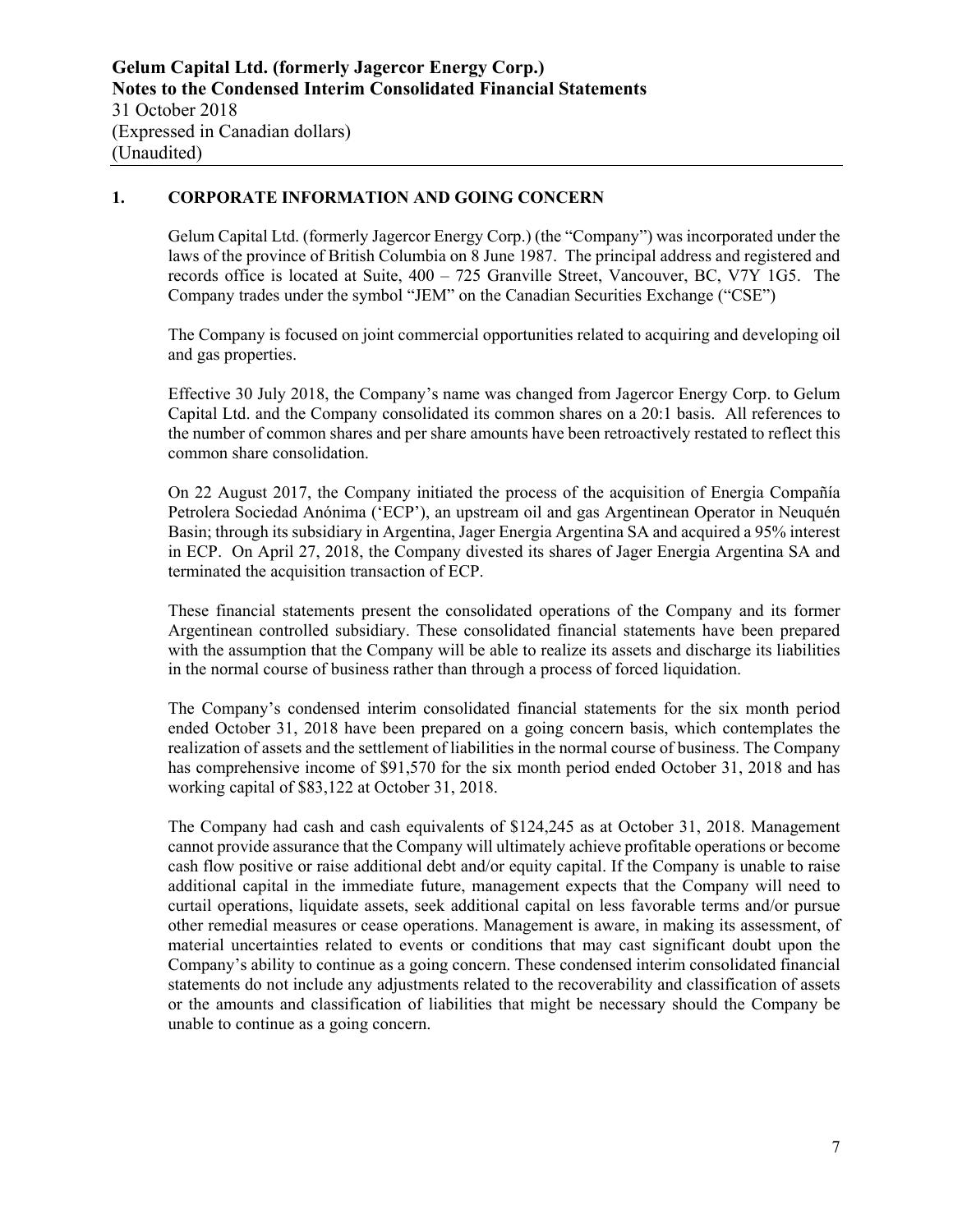#### **2. BASIS OF PREPARATION**

#### **2.1 Basis of consolidation**

On April 27, 2018, the Company sold its interest in Jager Energía Argentina S.A ("JEA"). Due to the sale of JEA, the comparative statement of financial position and comparative statement of loss and comprehensive loss reflects the consolidated operations of the Company and JEA for the three and six month periods ended October 31, 2017, while the statement of financial position and statement of loss and comprehensive loss for the three and six month periods ended October 31, 2018 reflects the balances of the Company only.

#### **Non-controlling interest**

Non-controlling interest in the Company's less than wholly owned subsidiary is classified as a separate component of equity. On initial recognition, non-controlling interest is measured at the fair value of the non-controlling entity's contribution into the related subsidiary. Subsequent to the original transaction date, adjustments are made to the carrying amount of non-controlling interest for the non-controlling interest's share of changes to the subsidiary's equity.

Changes in the Company's ownership interest in a subsidiary that do not result in a loss of control are recorded as equity transactions. The carrying amount of non-controlling interest is adjusted to reflect the change in the non-controlling interest's relative interest in the subsidiary, and the difference between the adjustment to the carrying amount of non-controlling interests and the Company's share of proceeds received and/or consideration paid is recognized directly in equity and attributed to owners of the Company.

#### **2.2 Basis of presentation**

The Company's consolidated financial statements have been prepared on the historical cost basis except for certain financial instruments which are measured at fair value, as explained in Note 13, and are presented in Canadian dollars except where otherwise indicated.

#### **2.3 Statement of compliance**

These condensed interim consolidated financial statements, including comparatives, have been prepared in accordance with International Financial Reporting Standards ("IFRS"), as issued by the International Accounting Standards Board ("IASB") and interpretations of the International Financial Reporting Interpretations Committee ("IFRIC").

These condensed interim consolidated financial statements do not include all the information required of a full annual financial report and should be read in conjunction with the annual financial statements of the Company for the year ended April 30, 2018. The Board of Directors approved these condensed interim consolidated financial statements on March 13, 2019.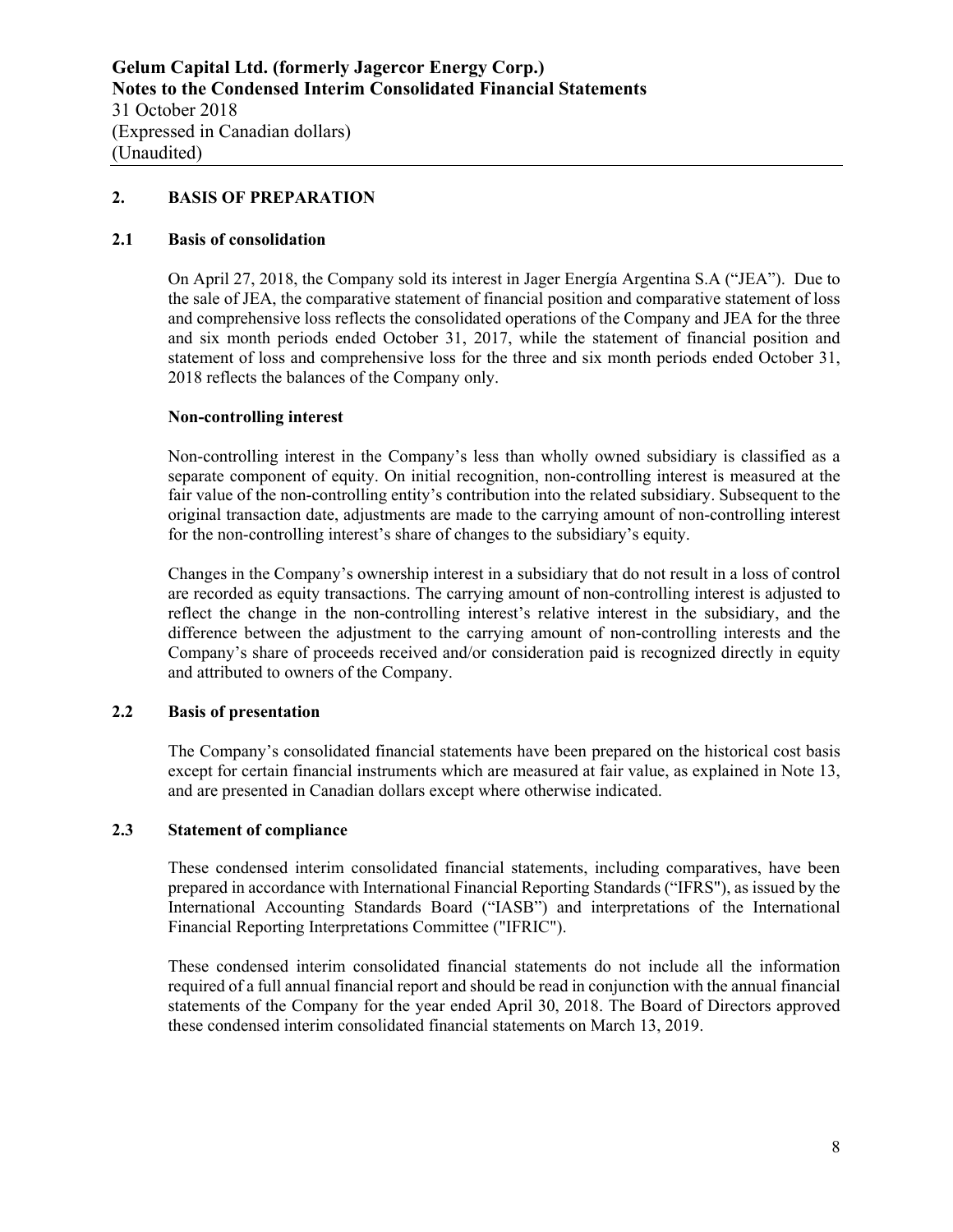## **2. BASIS OF PREPARATION (cont'd)**

#### **2.4 Recent accounting pronouncements**

Certain new standards, interpretations, amendments and improvements to existing standards were issued by the IASB or the IFRIC that are mandatory for accounting periods beginning on or after January 1, 2018. The following standard has been adopted by the Company and has not had an impact on the Company's condensed interim consolidated financial statements:

 IFRS 9: New standard that replaced IAS 39 for classification and measurement, effective for annual periods beginning on or after January 1, 2018.

The following standards, amendments to standards and interpretations have been issued for annual periods beginning on or after January 1, 2019. The following standard has not yet been adopted by the Company and is being evaluated to determine its impact.

 IFRS 16 is a new standard that sets out the principles for recognition, measurement, presentation, and disclosure of leases including guidance for both parties to a contract, the lessee and the lessor. The new standard eliminates the classification of leases as either operating or finance leases as is required by IAS 17 and instead introduces a single lessee accounting model.

#### **3. SUMMARY OF SIGNIFICANT ACCOUNTING POLICIES**

#### **3.1 Significant accounting judgments, estimates and assumptions**

The preparation of the Company's condensed interim consolidated financial statements in conformity with IFRS requires management to make judgments, estimates and assumptions that affect the reported amounts of assets, liabilities and contingent liabilities at the date of the financial statements and reported amounts of income and expenses during the reporting period. Estimates and assumptions are continuously evaluated and are based on management's experience and other factors, including expectations of future events that are believed to be reasonable under the circumstances. However, actual outcomes can differ from these estimates.

The Company's critical judgments in applying accounting policies include judgments regarding the going concern of the Company, which have been discussed in Note 1.

Critical accounting estimates and assumptions developed and applied by management are as follows:

 Share based payments – the inputs used in accounting for share based payments in the statements of loss and comprehensive loss.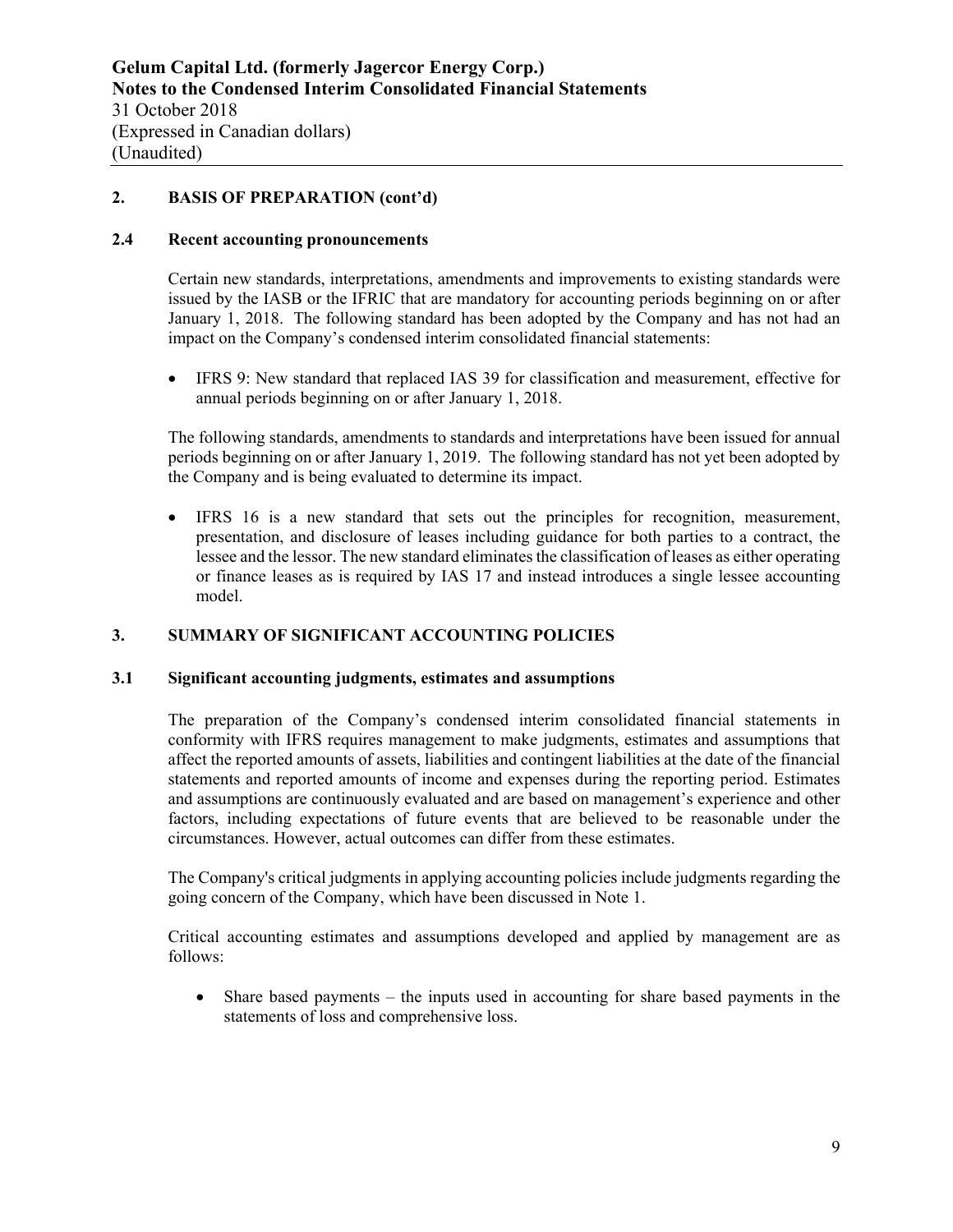#### **3.2 Cash and cash equivalents**

Cash and cash equivalents include highly liquid investments with original maturities of three months or less. As at October 31, 2018, and April 30, 2018, the Company had no cash equivalents.

#### **3.3 Principles of consolidation**

Control is achieved when the Company has the power to govern the financial and operating policies of an entity so as to obtain benefits from its activities.

The results of subsidiaries acquired or disposed of during the year are included in the consolidated statement of loss and comprehensive loss from the effective date of acquisition or up to the effective date of disposal, as appropriate.

Non-controlling interest in the net assets of the consolidated subsidiaries are identified separately from the Company's equity. The non-controlling interest consist of the non-controlling interest's portion of net assets and profit or loss.

All inter-company transactions, balances, income and expenses are eliminated in full on consolidation.

## **3.4 Exploration and evaluation properties**

Exploration and evaluation expenditures include the costs of acquiring licenses, costs associated with exploration and evaluation activity, and the fair value (at acquisition date) of exploration and evaluation assets acquired in a business combination. Exploration and evaluation expenditures are capitalized. Costs incurred before the Company has obtained the legal rights to explore an area are recognized in profit or loss.

Option payments received are treated as a reduction of the carrying value of the related property and deferred costs until the receipts are in excess of costs incurred, at which time they are credited to income. Option payments are at the discretion of the optionee, and accordingly, are recorded on a cash basis.

Exploration and evaluation assets are assessed for impairment if (i) sufficient data exists to determine technical feasibility and commercial viability, and (ii) facts and circumstances suggest that the carrying amount exceeds the recoverable amount.

Once the technical feasibility and commercial viability of the production of hydrocarbon resources in an area of interest are demonstrable, exploration and evaluation assets attributable to that area of interest are first tested for impairment and then reclassified to producing property and development assets within property, plant and equipment.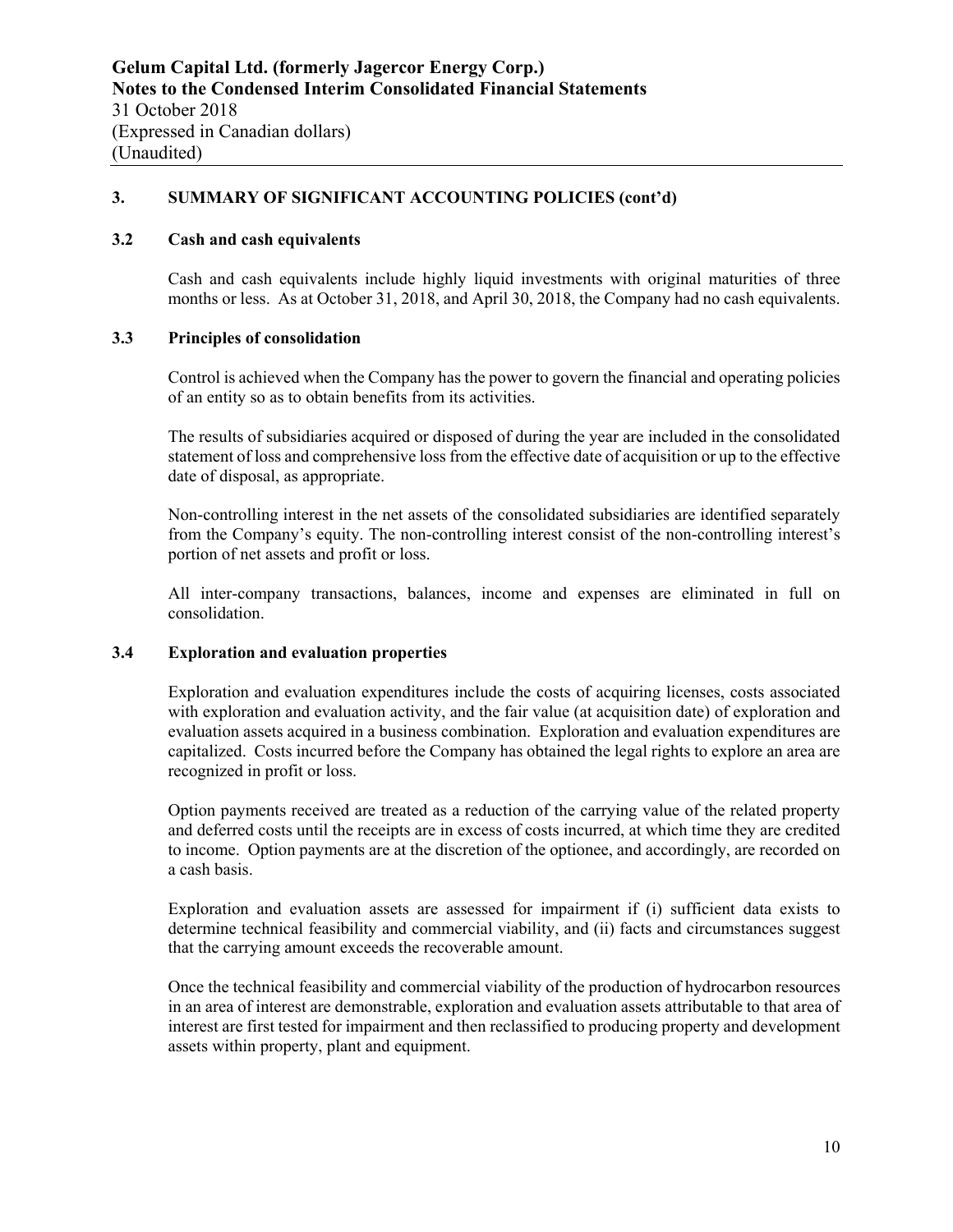#### **3.4 Exploration and evaluation properties (continued)**

Recoverability of the carrying amount of any exploration and evaluation assets is dependent on successful development and commercial exploitation, or alternatively, sale of the respective areas of interest.

An assessment is made at each reporting date as to whether there is any indication that previously recognized impairment losses may no longer exist or may have decreased. If such indication exists, the recoverable amount is estimated. A previously recognized impairment loss is reversed only if there has been a change in the estimates used to determine the asset's recoverable amount. An impairment loss is reversed only to the extent that the asset's carrying amount does not exceed the carrying amount that would have been determined, net of depreciation, if no impairment loss had been recognized.

#### **3.5 Foreign currencies**

The functional currency of each of the Company's entities is measured using the currency of the primary economic environment in which that entity operates. The Company determined that its functional currency is the Canadian dollar for its parent, and it is the US dollar for its Argentinean subsidiary commencing October 2014, prior to which it was the Canadian dollar. The functional currency of the Company's Argentinean subsidiary was changed to US dollars as a result of the Company's investment made and returns received during the year being denominated in US dollars.

Foreign currency transactions are translated into functional currency using the exchange rates prevailing at the date of the transaction. Foreign currency monetary items are translated at the period-end exchange rate. Non-monetary items measured at historical cost continue to be carried at the exchange rate at the date of the transaction. Non-monetary items measured at fair value are reported at the exchange rate at the date when fair values were determined.

The financial results and position of foreign operations whose functional currency is different from the reporting currency are translated as follows:

- i) assets and liabilities are translated at period-end exchange rates prevailing at that reporting date; and
- ii) income and expenses are translated at average exchange rates for the period.

Exchange gains and losses arising on translation are recognized in accumulated other comprehensive loss.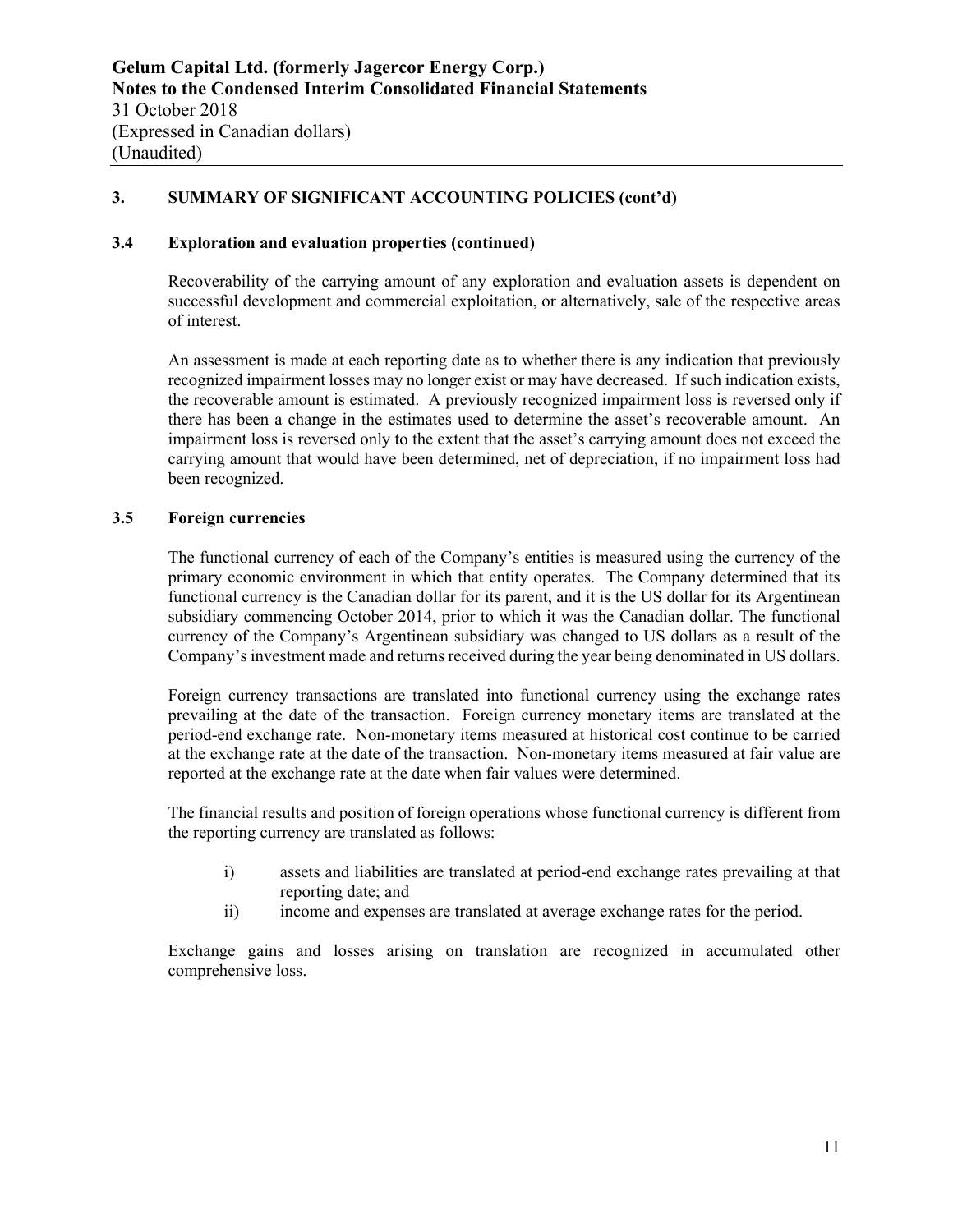#### **3.6 Share-based payments**

Share-based payments to employees are measured at the fair value of the instruments issued and recognized over the vesting periods. Share-based payments to non-employees are measured at the fair value of goods or services received or the fair value of the equity instruments issued, if it is determined the fair value of the goods or services cannot be reliably measured and are recorded at the date the goods or services are received. The corresponding amount is recorded to the stock option reserve. The fair value of options, as determined using the Black-Scholes Option Pricing Model which incorporates all market vesting conditions, is expensed or capitalized, as appropriate. The number of shares and options expected to vest is reviewed and adjusted at the end of each reporting period such that the amount recognized for services received as consideration for the equity instruments granted shall be based on the number of equity instruments that will eventually vest.

#### **3.7 Income Taxes**

Deferred tax is provided, using the liability method, on all temporary differences at the statement of financial position date between the tax bases of assets and liabilities and their carrying amounts for financial reporting purposes.

Deferred tax liabilities are generally recognized for all taxable temporary differences. Deferred tax assets are generally recognized for all deductible temporary differences to the extent that it is probable that taxable profits will be available against which those deductible temporary differences can be utilized. Such deferred tax assets and liabilities are not recognized if the temporary difference arises from goodwill or from the initial recognition (other than in a business combination) of other assets and liabilities in a transaction that affects neither the taxable profit nor the accounting profit.

The carrying amount of deferred tax assets is reviewed at each reporting date and reduced to the extent that it is no longer probable that sufficient taxable profit will be available to allow all or part of the deferred income tax asset to be utilized.

Deferred tax assets and liabilities are measured at the tax rates that are expected to apply to the year when the asset is realized or the liability is settled, based on the tax rates that have been enacted or substantively enacted at the reporting date.

Deferred tax assets and liabilities are measured, recognized and disclosed for the full financial year in the audited financial statements.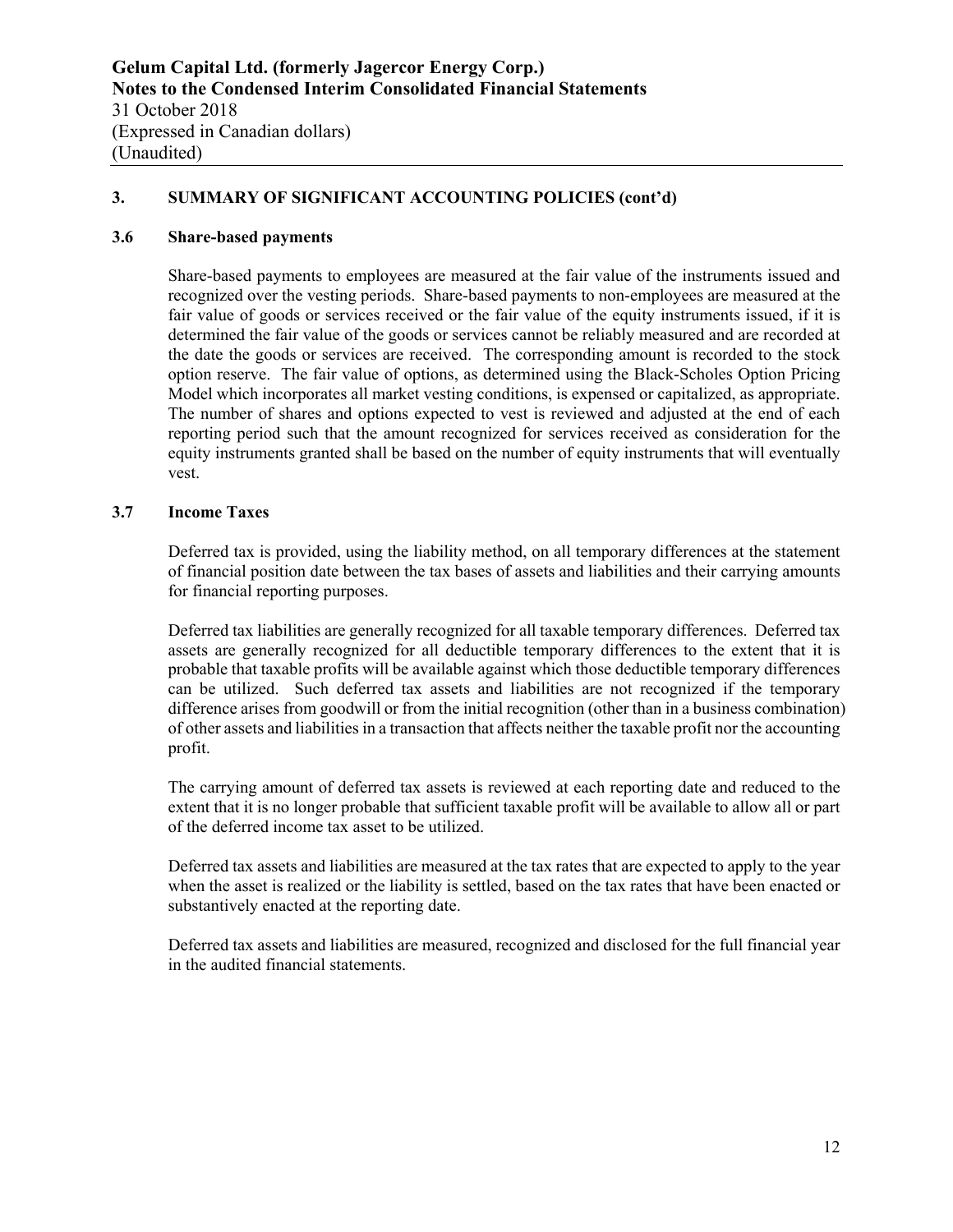#### **3.8 Financial assets**

Financial assets are classified as financial assets at fair value through profit or loss ("FVTPL"), held-to-maturity, loans and receivables, available-for-sale financial assets, or as derivatives designated as hedging instruments in an effective hedge, as appropriate. The Company determines the classification of its financial assets at initial recognition. Financial assets are recognized initially at fair value. The subsequent measurement of financial assets depends on their classification as follows:

#### *Financial assets at FVTPL*

Financial assets are classified as FVTPL and are included in this category if acquired principally for the purpose of selling in the short term or if so designated by management. Derivatives, other than those designated as effective hedging instruments, are also categorized as FVTPL. These assets are carried at fair value with gains or losses recognized in profit or loss. Transaction costs associated with financial assets at FVTPL are expensed as incurred. Cash and cash equivalents are included in this category of financial assets.

#### *Held-to-maturity and loans and receivables*

Held-to-maturity and loans and receivables are non-derivative financial assets with fixed or determinable payments that are not quoted in an active market. Such assets are carried at amortized cost using the effective interest method if the time value of money is significant. Gains and losses are recognized in profit or loss when the financial asset classified in this category are derecognized or impaired, as well as through the amortization process. Transaction costs are included in the initial carrying amount of the asset. Amounts receivable and are included in this category of financial assets.

#### *Available-for-sale*

Available-for-sale financial assets are those non-derivative financial assets that are not classified as loans and receivables. After initial recognition, available-for-sale financial assets are measured at fair value, with gains or losses recognized within other comprehensive income. Accumulated changes in fair value are recorded as a separate component of equity until the investment is derecognized or impaired. Transaction costs are included in the initial carrying amount of the asset.

The fair value is determined by reference to bid prices at the close of business on the reporting date. Where there is no active market, fair value is determined using valuation techniques. Where fair value cannot be reliably measured, assets are carried at cost.

#### *Derivatives designated as hedging instruments in an effective hedge*

The Company does not hold or have any exposure to derivative instruments.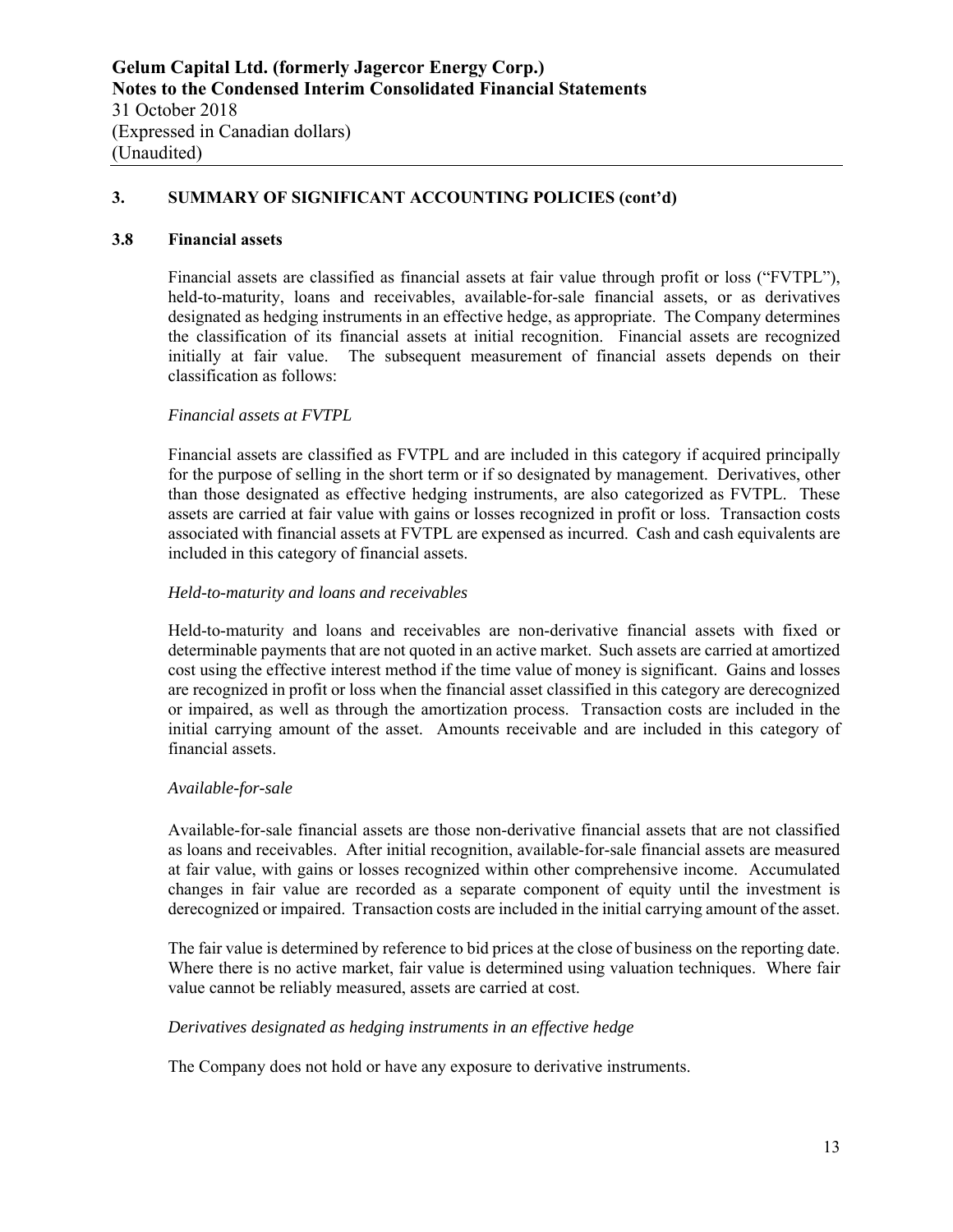#### **3.9 Financial liabilities**

Financial liabilities are classified as financial liabilities at FVTPL, derivatives designated as hedging instruments in an effective hedge, or as financial liabilities measured at amortized cost, as appropriate. The Company determines the classification of its financial liabilities at initial recognition. The measurement of financial liabilities depends on their classification, as follows:

#### *Financial liabilities at FVTPL*

Financial liabilities at FVTPL has two subcategories, including financial liabilities held for trading and those designated by management on initial recognition. Transaction costs on financial liabilities at FVTPL are expensed as incurred. These liabilities are carried at fair value with gains or losses recognized in profit or loss.

#### *Financial liabilities measured at amortized cost*

All other financial liabilities are initially recognized at fair value, net of transaction costs. After initial recognition, other financial liabilities are subsequently measured at amortized cost using the effective interest method. Amortized cost is calculated by taking into account any issue costs, and any discount or premium on settlement. Gains and losses arising on the repurchase, settlement or cancellation of liabilities are recognized respectively in interest, other revenues and finance costs. Trade and other payables, due to related parties and convertible note are included in this category of financial liabilities.

#### **3.10 Impairment of financial assets**

Financial assets, other than financial assets at FVTPL, are assessed for indicators of impairment at each period end.

#### *Assets carried at amortized cost*

If there is objective evidence that an impairment loss on assets carried at amortized cost have been incurred, the amount of the loss is measured as the difference between the asset's carrying amount and the present value of estimated future cash flows discounted at the financial asset's original effective interest rate. The carrying amount of the asset is reduced, with the amount of the loss recognized in profit or loss.

If, in a subsequent period, the amount of the impairment loss decreases and the decrease can be related objectively to an event occurring after the impairment was recognized, the previously recognized impairment loss is reversed to the extent that the carrying value of the asset does not exceed what the amortized cost would have been had the impairment not been recognized. Any subsequent reversal of an impairment loss is recognized in profit or loss.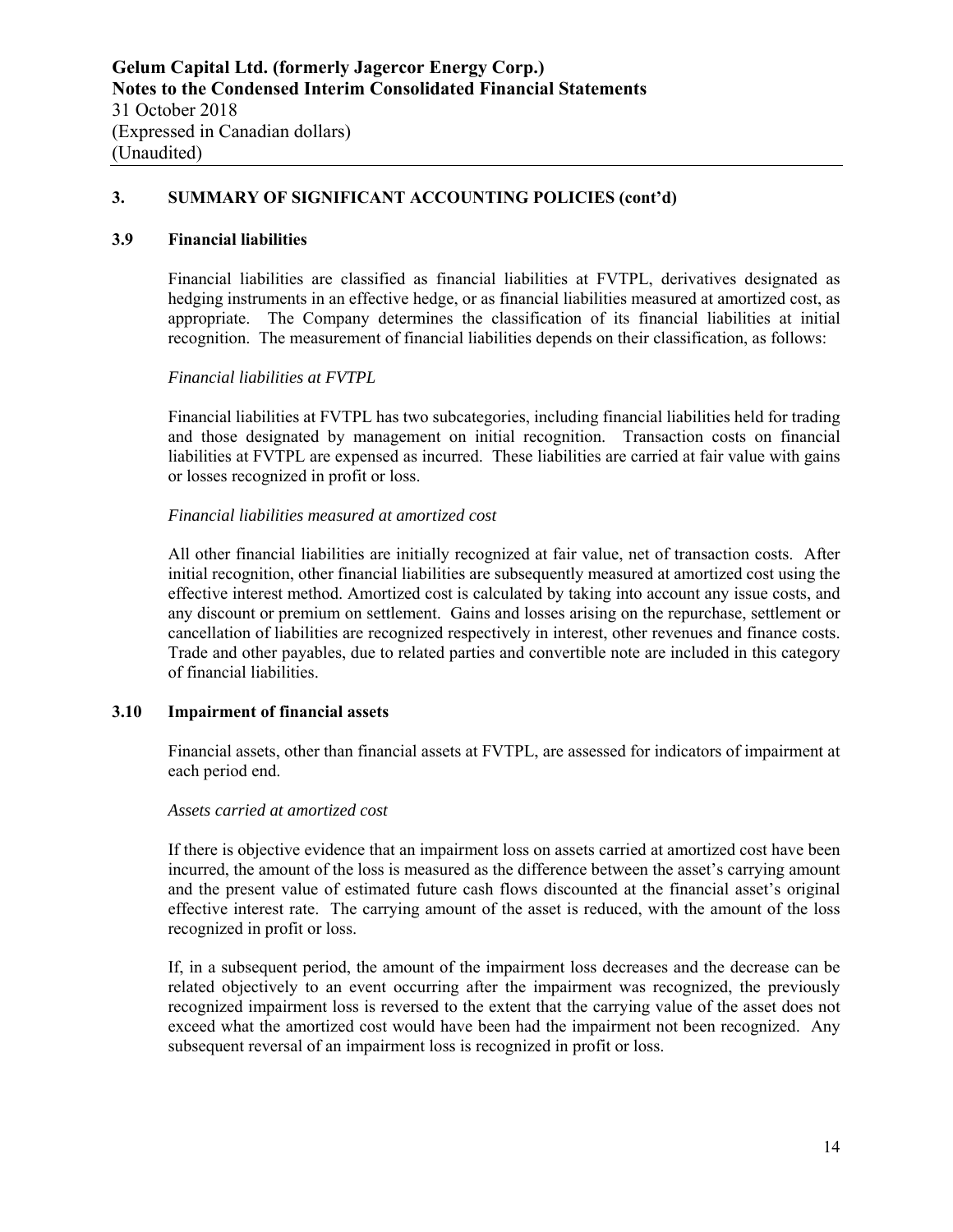#### **3.10 Impairment of financial assets (continued)**

#### *Available-for-sale*

If an available-for-sale financial asset is impaired, the cumulative loss previously recognized in equity is transferred to profit or loss. Any subsequent recovery in the fair value of the asset is recognized within other comprehensive income.

## **3.11 Derecognition of financial assets and liabilities**

Financial assets are derecognized when the rights to receive cash flows from the assets expire or, the financial assets are transferred and the Company has transferred substantially all the risks and rewards of ownership of the financial assets. On derecognition of a financial asset, the difference between the asset's carrying amount and the sum of the consideration received and receivable and the cumulative gain or loss that had been recognized directly in equity is recognized in profit or loss.

For financial liabilities, they are derecognized when the obligation specified in the relevant contract is discharged, cancelled or expires. The difference between the carrying amount of the financial liability derecognized and the consideration paid and payable is recognized in profit or loss.

#### **3.12 Impairment of non-financial assets**

The carrying amount of the Company's assets is reviewed for an indication of impairment at the end of each reporting period. If an indication of impairment exists, the Company makes an estimate of the asset's recoverable amount. Individual assets are grouped for impairment assessment purposes at the lowest level at which there are identifiable cash flows that are largely independent of the cash flows of other groups of assets. Recoverable amount of an asset group is the higher of its fair value less costs to sell and its value in use. In assessing value in use, the estimated future cash flows are adjusted for the risks specific to the asset group and are discounted to their present value using a pre-tax discount rate that reflects current market assessments of the time value of money.

Where the carrying amount of an asset group exceeds its recoverable amount, the asset group is considered impaired and is written down to its recoverable amount. Impairment losses are recognized in profit or loss.

An assessment is made at each reporting date as to whether there is any indication that previously recognized impairment losses may no longer exist or may have decreased. If such indication exists, the recoverable amount is estimated. A previously recognized impairment loss is reversed only if there has been a change in the estimates used to determine the asset's recoverable amount. An impairment loss is reversed only to the extent that the asset's carrying amount does not exceed the carrying amount that would have been determined, net of depreciation, if no impairment loss had been recognized.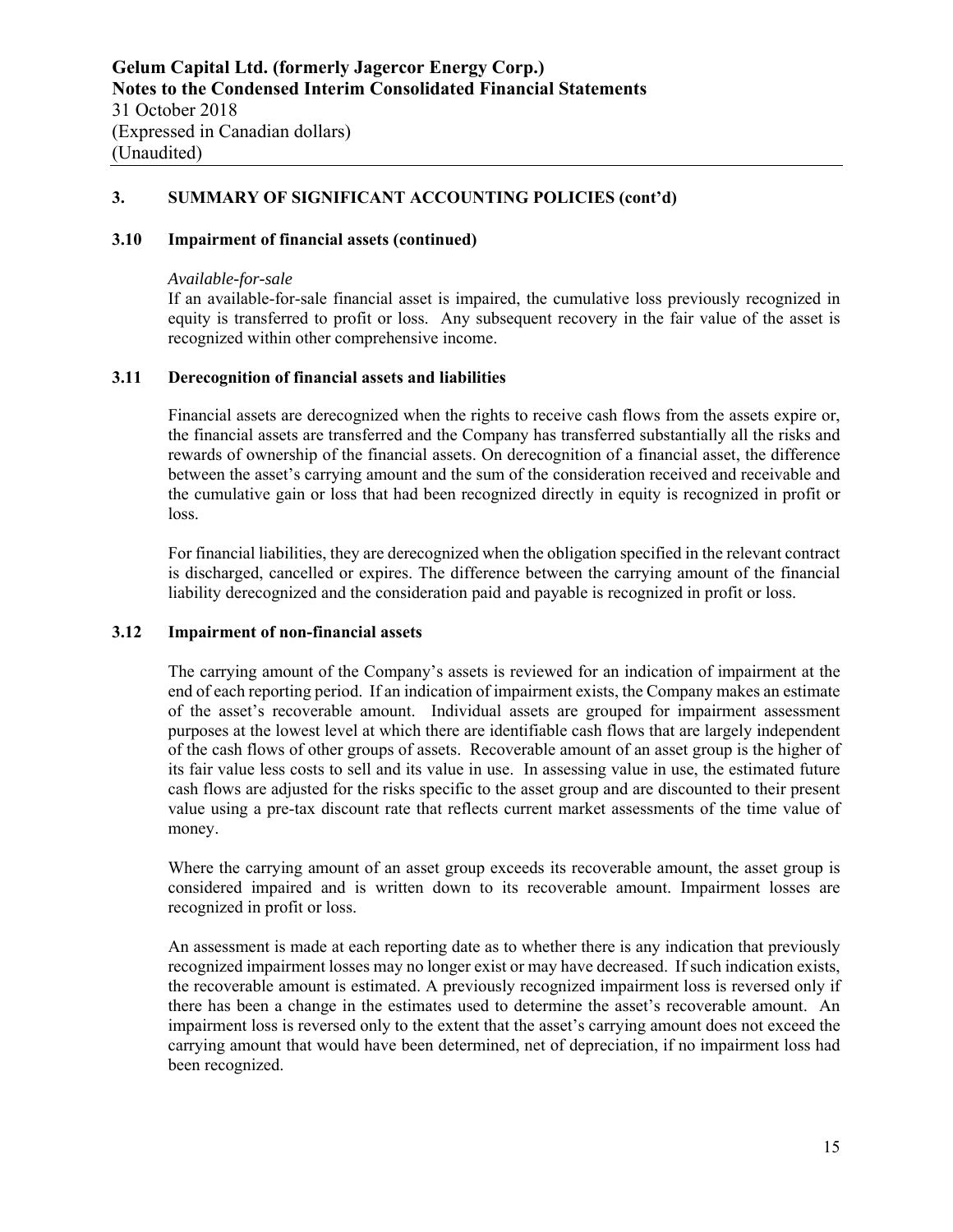#### **3.13 Restoration and environmental obligations**

The Company recognizes liabilities for statutory, contractual, constructive or legal obligations associated with the retirement of long-term assets, when those obligations result from the acquisition, construction, development or operation of the assets. The net present value of future restoration cost estimates arising from the decommissioning of plant and other site preparation work is capitalized to exploration and evaluation assets along with a corresponding increase in the restoration provision in the period incurred. Discount rates using a pre-tax rate that reflect the time value of money are used to calculate the net present value. The restoration asset will be depreciated on the same basis as other exploration and evaluation assets.

The Company's estimates of restoration costs could change as a result of changes in regulatory requirements, discount rates and assumptions regarding the amount and timing of the future expenditures. These changes are recorded directly to the assets with a corresponding entry to the restoration provision. The Company's estimates are reviewed annually for changes in regulatory requirements, discount rates, effects of inflation and changes in estimates.

Changes in the net present value, excluding changes in the Company's estimates of reclamation costs, are charged to profit and loss for the period. The net present value of restoration costs arising from subsequent site damage that is incurred on an ongoing basis during production are charged to profit or loss in the period incurred. The costs of restoration projects that were included in the provision are recorded against the provision as incurred. The costs to prevent and control environmental impacts at specific properties are capitalized in accordance with the Company's accounting policy for exploration and evaluation assets.

For the years presented, the Company does not have any restoration or environmental obligations.

#### **3.14 Related party transactions**

Parties are considered to be related if one party has the ability, directly or indirectly, to control the other party or exercise significant influence over the other party in making financial and operating decisions. Parties are also considered to be related if they are subject to common control, related parties may be individuals or corporate entities. A transaction is considered to be a related party transaction when there is a transfer of resources or obligations between related parties. See Note 14 for further disclosures.

#### **3.15 Loss per share**

The Company computes the dilutive effect of options, warrants and similar instruments by recognizing the dilutive effect on loss per share on the use of the proceeds that could be obtained upon exercise of options, warrants and similar instruments. It assumes that the proceeds would be used to purchase common shares at the average market price during the period. Basic loss per share was calculated using the weighted-average number of shares outstanding during the period.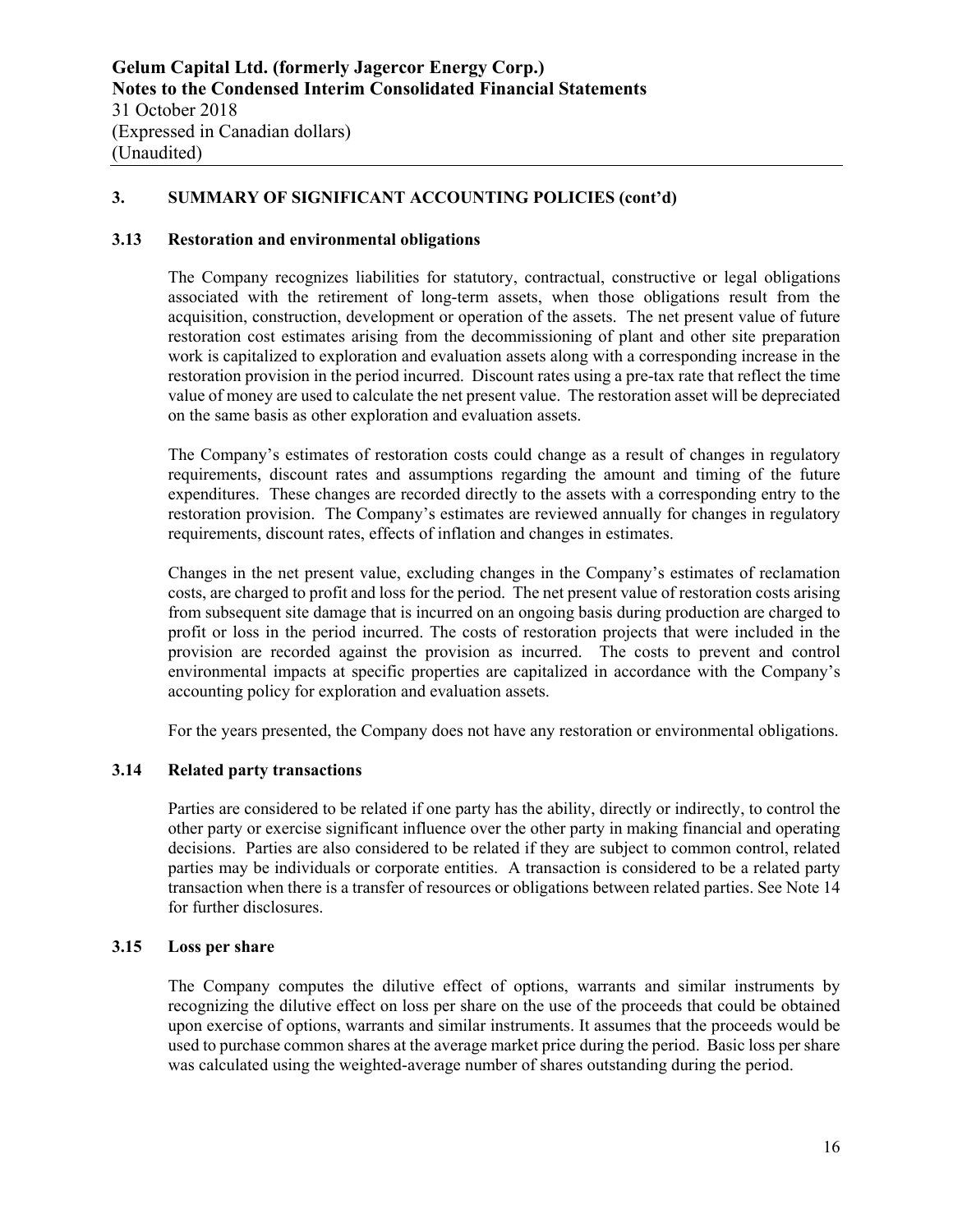#### **3.16 Comprehensive income (loss)**

Comprehensive income (loss) is the change in the Company's equity that results from transactions and other events from other than the Company's shareholders and includes items that would not normally be included in net earnings. Gains and losses that would otherwise be recorded within profit or loss are presented in other comprehensive income (loss) until it is considered appropriate to recognize into net earnings. The Company's translation of its subsidiary to Canadian dollars is the only item currently affecting other comprehensive income (loss) for the periods presented.

#### **3.17 Convertible note**

The Company classified the convertible note into debt and equity components based on the residual method. The liability component was calculated as the present value of the principal and interest, discounted at a rate approximating the interest rate that was estimated would have been applicable to non-convertible debenture at the time the debenture was issued. This portion of the convertible debenture is accreted over its term to the full face value using the effective interest rate method. The equity element of the convertible debenture comprises the value of the conversion option, being the difference between the face value of the convertible debt and the liability component. Upon maturity, the equity component is reclassified to reserves.

#### **4.** S**EGMENTED INFORMATION**

The Company operates in one business segment, being the investment in oil and gas properties. Geographical information is as follows:

|                       | Canada     | Argentina  | <b>Total</b> |
|-----------------------|------------|------------|--------------|
|                       | \$         |            |              |
|                       |            |            |              |
| <b>Current assets</b> |            |            |              |
| As at 31 October 2018 | 125,103    |            | 125,103      |
| As at 30 April 2018   | 2,194      |            | 2,194        |
|                       |            |            |              |
| Long-term assets      |            |            |              |
| As at 31 October 2018 |            |            |              |
| As at 30 April 2018   | 25,000     |            | 25,000       |
|                       |            |            |              |
| Net income (loss)     |            |            |              |
| As at 31 October 2018 | 91,570     |            | 91,570       |
| As at 31 October 2017 | (140, 247) | (556, 603) | (696, 851)   |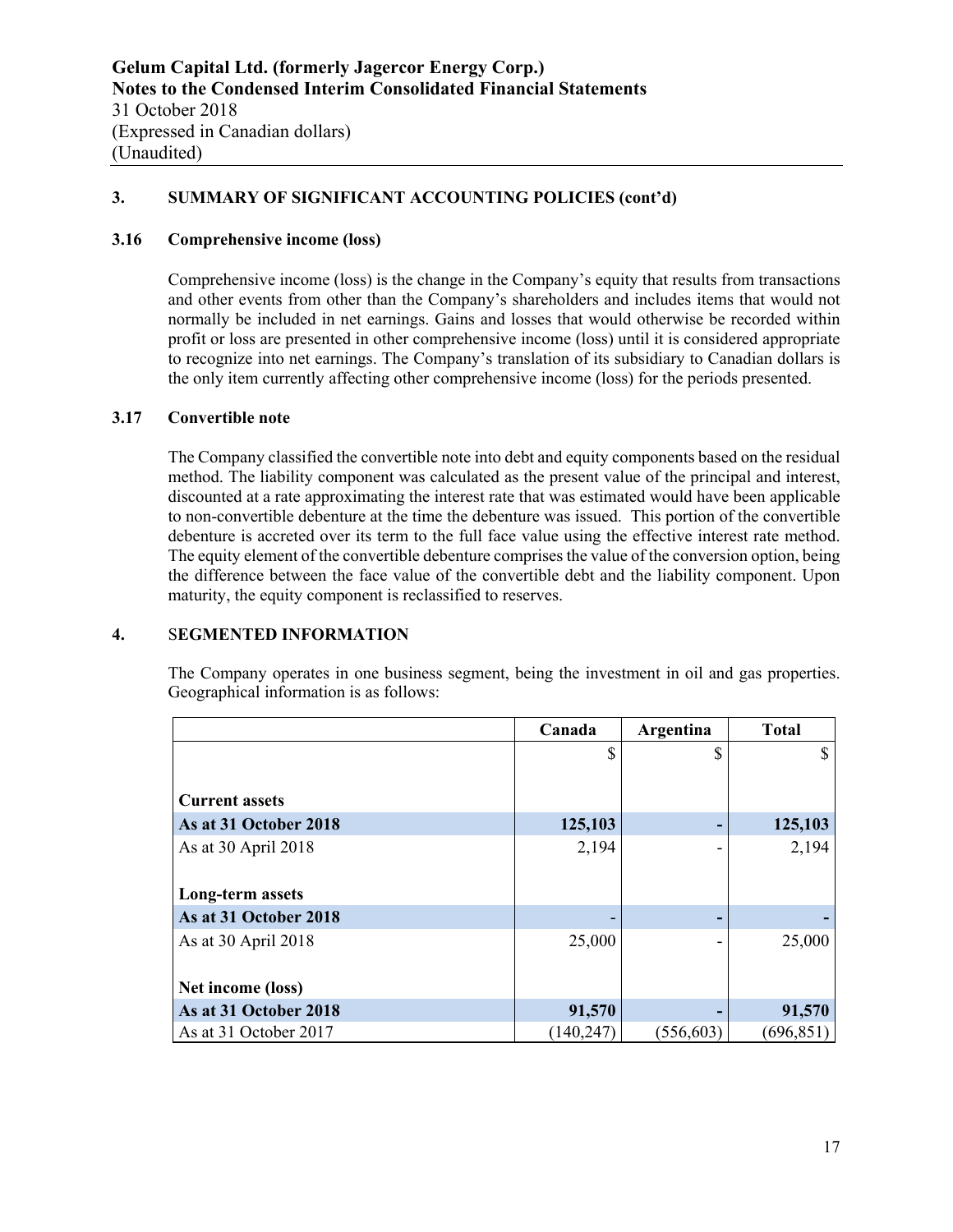## **5. CASH AND CASH EQUIVALENTS**

The Company's cash and cash equivalents are denominated in the following currencies:

|                                 | As at           | As at 1       |
|---------------------------------|-----------------|---------------|
|                                 | 31 October 2018 | 30 April 2018 |
|                                 |                 |               |
|                                 |                 |               |
| Denominated in Canadian dollars | 124,245         | 1,438         |
|                                 |                 |               |
| Total cash and cash equivalents | 124,245         | 1,438         |

#### **6. AMOUNTS RECEIVABLE**

The Company's amounts receivable arise from Goods and Services Tax ("GST") receivable due from the government taxation authorities in Canada as follows:

|                | As at           | As at         |
|----------------|-----------------|---------------|
|                | 31 October 2018 | 30 April 2018 |
|                | J               |               |
|                |                 |               |
| GST receivable | 858             | 756           |
|                |                 |               |
| <b>Total</b>   | 858             | 756           |

#### **7. CONVERTIBLE NOTE**

On 14 October 2017, the Company issued a convertible note with a principal face value of \$200,000 to two directors of the Company. The convertible note bears interest at the rate of 10% per annum, payable annually and has a maturity date of five years from the date of issuance. The lenders may convert at any time, all or a portion of the principal amount into units of the Company at a price of \$1.00 per unit. Each unit consists of one common share and one share purchase warrant (a "Warrant"). Each Warrant will be exercisable into a common share on payment of the exercise price of \$1.20 per common share

The Company´s convertible note is broken down as follows:

| Proceeds received, net of transaction costs | 195,045   |
|---------------------------------------------|-----------|
| Allocated to equity portion                 | (75, 459) |
| Allocated to liability portion              | 119,586   |
| Liability portion as at April 30, 2018      | 127,313   |
| Accretion expense for the period            | 8,196     |
| Liability portion as at October 31, 2018    | 135,509   |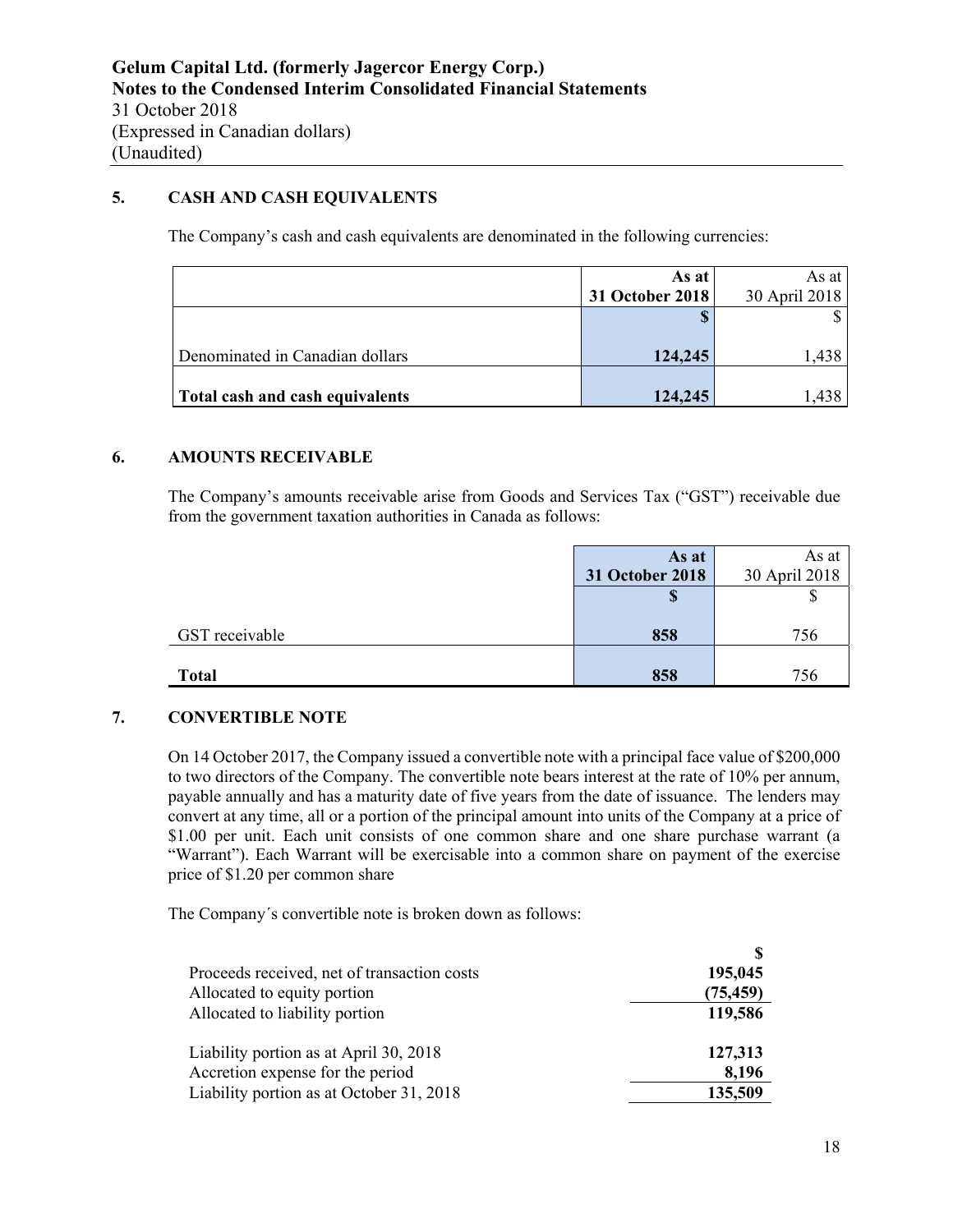#### **8. SHARE CAPITAL**

#### **8.1 Authorized share capital**

The Company has authorized an unlimited number of common shares with no par value.

At 31 October 2018, the Company had 4,727,433 common shares outstanding (30 April 2018– 4,727,433).

#### **8.2 Shares issuances**

During the six month period ended October 31, 2018 and the year ended April 30, 2018, the Company did not issue any common shares.

#### **8.3 Stock options**

On December 19, 2016, the Company adopted a formal Stock Option Plan (the "Option Plan"). Under the Option Plan, the exercise price of each option must not be less than the greater of the closing market price of the underlying securities on (a) the trading day prior to the date of grant and (b) the date of the grant of the stock options. The options can be granted for a maximum term of five years. The maximum number of options that can be issued may not exceed 10% of the issued and outstanding common share capital. The options vest at the discretion of the Board of Directors. The terms of the existing stock options remain in accordance with the stock option plan in place at the time the options were granted.

The following is a summary of the changes in the Company's stock options for the six month period ended October 31, 2018 and for the year ended April 30, 2018:

|                                           | 31 October 2018 |          | 30 April 2018 |          |
|-------------------------------------------|-----------------|----------|---------------|----------|
|                                           |                 | Weighted |               | Weighted |
|                                           |                 | average  |               | average  |
|                                           |                 | exercise |               | exercise |
|                                           | Number of       | price    | Number        | price    |
|                                           | options         | S        | of options    | S        |
|                                           |                 |          |               |          |
| Outstanding, beginning of period and year | 267,500         | 1.03     | 17,500        | 1.40     |
| Granted                                   |                 |          | 250,000       | 1.00     |
| Expired                                   | (17,500)        | 1.40     |               |          |
|                                           |                 |          |               |          |
| Outstanding, end of period and year       | 250,000         | 1.00     | 267,500       | 1.03     |

On 9 June 2017, the Company granted incentive stock options to directors and officers for the right to purchase up to an aggregate of 250,000 common shares.

The Company uses the Black-Scholes Option Pricing Model to estimate the value of the options granted.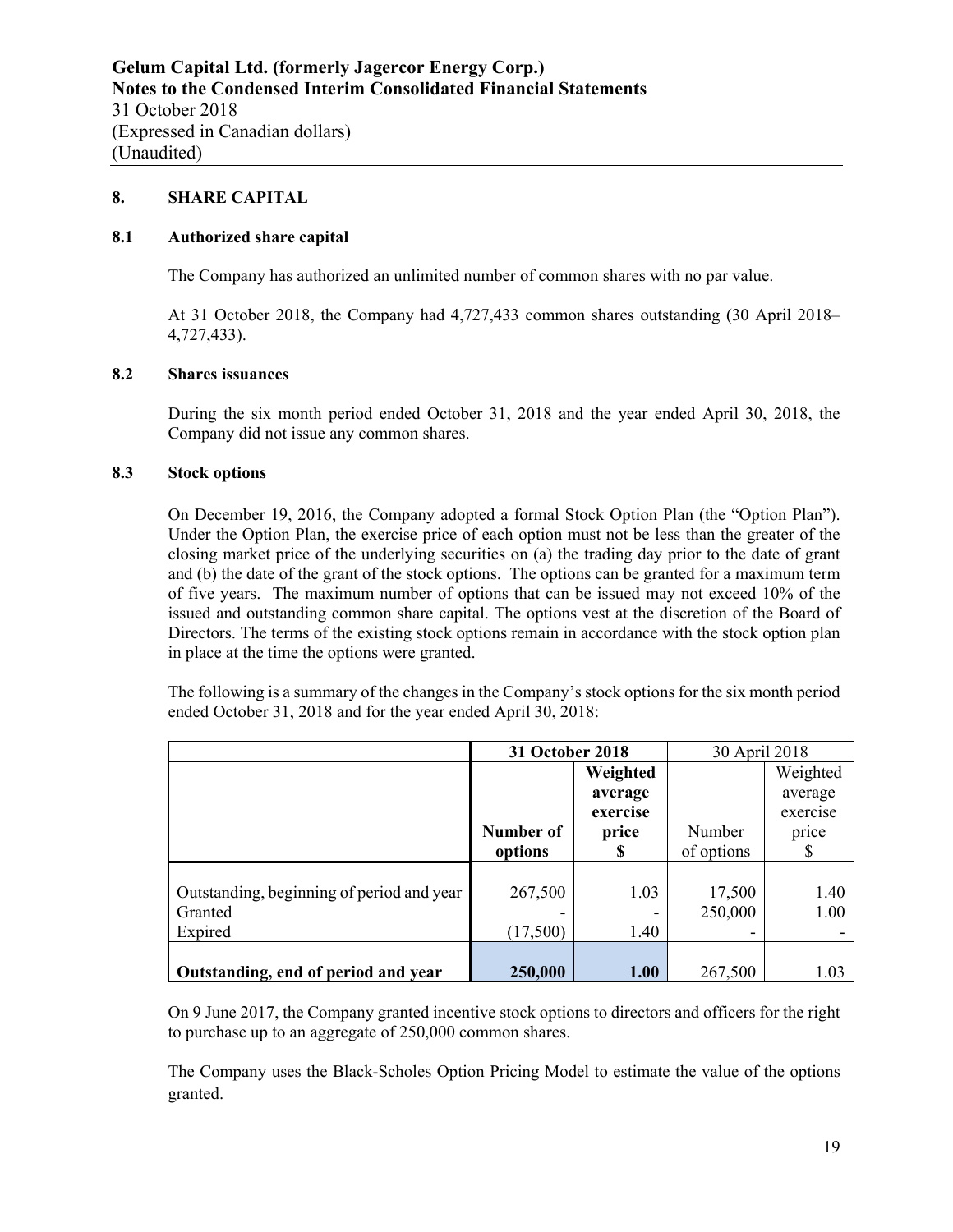### **8. SHARE CAPITAL (cont'd)**

#### **8.3 Stock options (cont'd)**

The following table summarizes information regarding stock options outstanding and exercisable as at 31 October 2018:

| <b>Grant date</b>    | <b>Expiry date</b> | Number of   Number of<br>options<br>outstanding exercisable | options | <b>Exercise</b><br>price<br>S | Remaining<br>contractual<br>life (years) |
|----------------------|--------------------|-------------------------------------------------------------|---------|-------------------------------|------------------------------------------|
| 09 June 2017         | 09 June 2022       | 250,000                                                     | 250,000 | 1.00                          | 3.86                                     |
| <b>Total Options</b> |                    | 250,000                                                     | 250,000 |                               |                                          |

#### **8.4 Warrants**

There were no warrants issued during the six months ended October 31, 2018 and the year ended 30 April 2018.

### **9. SHARE-BASED PAYMENTS**

Share-based payments for the options granted by the Company are amortized over their vesting period, of which \$Nil was recognized in the six month period ended October 31, 2018 (31 October 2017 - \$70,430).

| Grant date   | <b>Fair value</b> | <b>Amount vested in 2019</b> | Amount vested in 2018 |
|--------------|-------------------|------------------------------|-----------------------|
|              |                   |                              |                       |
|              |                   |                              |                       |
| 09 June 2017 | 70,430            |                              | 70,430                |
|              |                   |                              |                       |
| <b>Total</b> | 70,430            |                              | 70.430                |

The fair value of the stock options granted was determined using the Black-Scholes model with the following inputs: i) exercise price: \$1.00; ii) share price: \$0.30; iii) term: 5 years; iv) volatility: 202%; v) discount rate: 0.98%.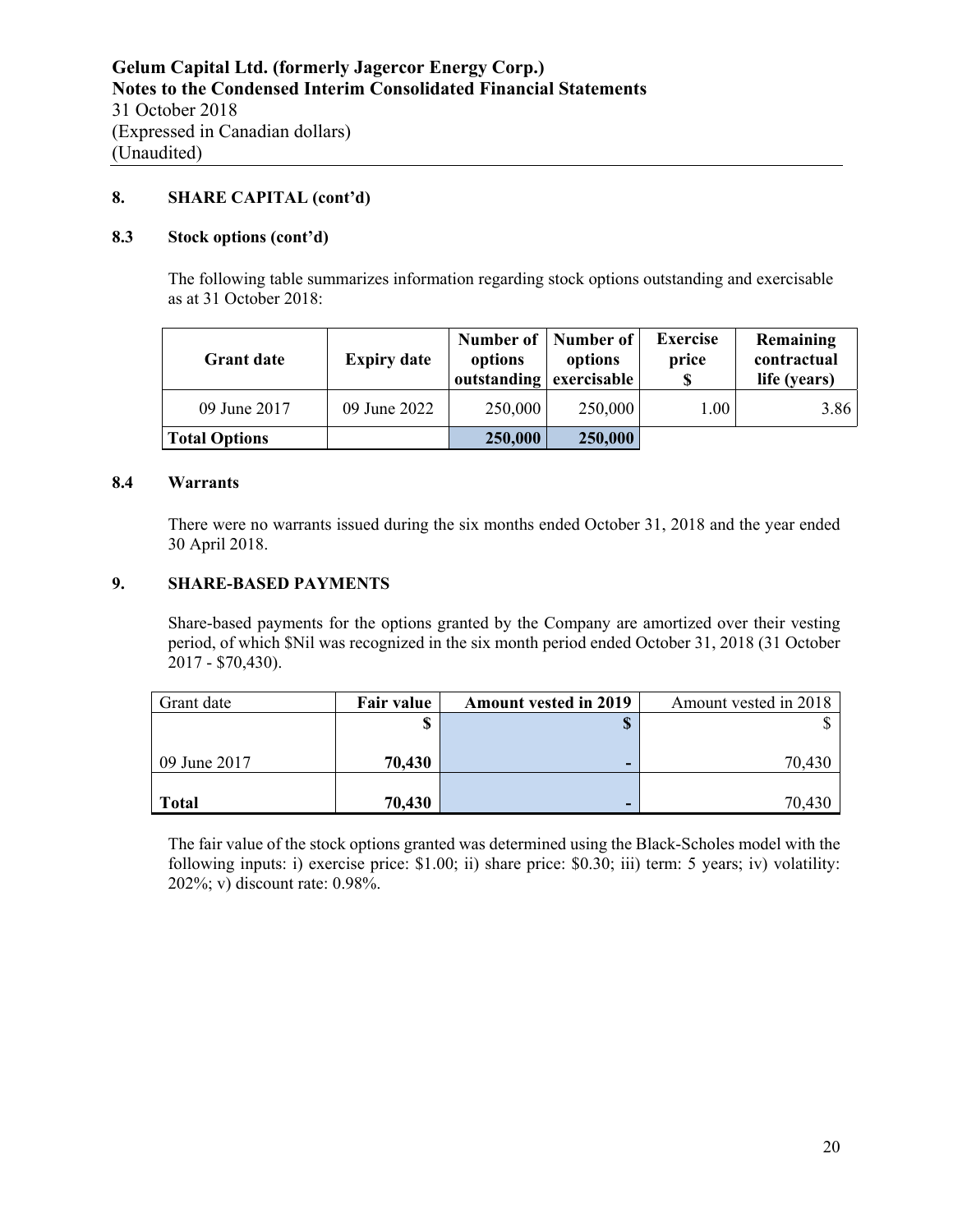## **10. LOSS PER SHARE**

The calculation of basic and diluted loss per share is based on the following data:

|                                                                                       | <b>Three months ended October</b> |                        | <b>Six months ended October</b>    |                           |
|---------------------------------------------------------------------------------------|-----------------------------------|------------------------|------------------------------------|---------------------------|
|                                                                                       | 2018                              | 2017                   | 2018                               | 2017                      |
| Net income (loss) for the<br>period<br>Weighted average number<br>of shares $-$ basic | (17,507)<br>S<br>4,727,433        | (372,519)<br>4,727,433 | 91,570<br>$\mathbf S$<br>4,727,433 | \$(696, 851)<br>4,727,433 |
| Weighted average number                                                               | 4,727,433                         | 4,727,433              | 4,977,433                          | 4,727,433                 |
| of shares - diluted                                                                   |                                   |                        |                                    |                           |
| Income (Loss) per share,                                                              |                                   |                        |                                    |                           |
| basic                                                                                 | S<br>(0.00)                       | $\mathbf S$<br>(0.08)  | \$<br>0.02                         | \$<br>(0.15)              |
| Income (Loss) per share,                                                              |                                   |                        |                                    |                           |
| diluted                                                                               | S<br>(0.00)                       | (0.08)<br>S            | 0.02<br>S                          | S<br>(0.15)               |

#### **11. SALE OF SUBSIDIARY**

On April 27, 2018, the Company sold its interest in its 57.64% owned subsidiary, Jagercor Energia Argentia SA (JEA) for proceeds of 415,000 argentine pesos (\$25,000 CAD). JEA was sold to a director of the Company and the consideration payable to the Company is to be paid as follows:

- $\bullet$  207,500 pesos on December 21, 2018 (paid)
- 207,500 pesos on June 28, 2019 (paid)

The subsidiaries' assets and liabilities as of disposal date were as follows:

| Cash                                     | 5.196      |
|------------------------------------------|------------|
| Prepaid expenses                         | 2,525      |
| Accounts payable and accrued liabilities | (102, 502) |
| Net liabilities                          | (94, 781)  |

The gain on disposal of JEA was calculated as follows:

| Consideration                               | 25,000     |
|---------------------------------------------|------------|
| Net liabilities derecognized on disposition | 94,781     |
| Elimination of AOCI                         | 1,094,442  |
| Elimination of NCI                          | (318, 718) |
| Gain on sale of subsidiary                  | 895,505    |

Net comprehensive loss for the three and six month periods ended October 31, 2018, includes \$Nil relating to JEA.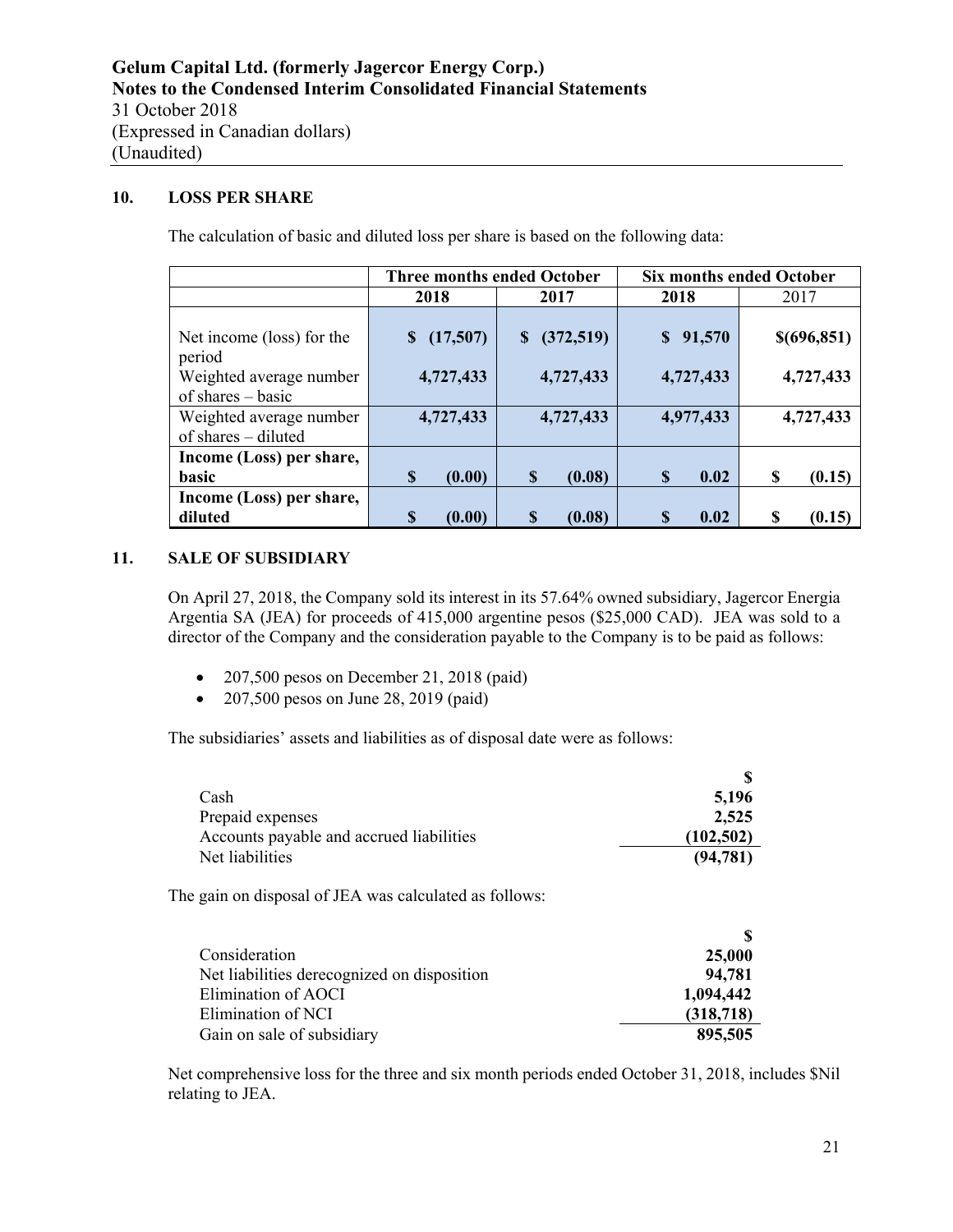## **12. CAPITAL RISK MANAGEMENT**

The capital structure of the Company consists of equity attributable to common shareholders, comprising of issued capital and deficit. The Company's objectives when managing capital are to: (i) preserve capital and (ii) obtain the best available net return.

The Company manages the capital structure and makes adjustments to it in light of changes in economic condition. To maintain or adjust the capital structure, the Company may attempt to issue new shares or issue new debt.

The Company is listed on the CSE. The Company is not subject to externally imposed capital requirements. Management plans to continue to evaluate and explore commercial opportunities, with an emphasis on acquiring and developing oil and gas properties with particular focus in the near term, over energy concessions.

|                                      | 31 October 2018 | 30 April 2018 |
|--------------------------------------|-----------------|---------------|
|                                      | S               | \$            |
| <b>FINANCIAL ASSETS</b>              |                 |               |
| <b>FVTPL, at fair value</b>          |                 |               |
| Cash and cash equivalents            | 124,245         | 1,438         |
| Amounts receivable                   | 858             | 756           |
| <b>Total financial assets</b>        | 125,103         | 2,194         |
| <b>FINANCIAL LIABILITIES</b>         |                 |               |
| Other liabilities, at amortized cost |                 |               |
| Trade and other payables             | 41,981          | 48,671        |
| Due to Related Parties               | 422,299         | 417,466       |
| Convertible Note                     | 135,509         | 127,313       |
| <b>Total financial liabilities</b>   | 599,789         | 593,450       |

#### **13. FINANCIAL INSTRUMENTS**

#### **13.1 Fair Value**

The fair value of the Company's amounts receivable, and trade and other payables, approximate carrying value, which is the amount recorded on the consolidated statement of financial position. The fair value of the Company's investment, carried at amortized cannot be determined as there is no fixed terms of repayment. The Company's other financial instruments, cash and cash equivalents, and short-term investment, under the fair value hierarchy are based on level one quoted prices in active markets for identical assets or liabilities.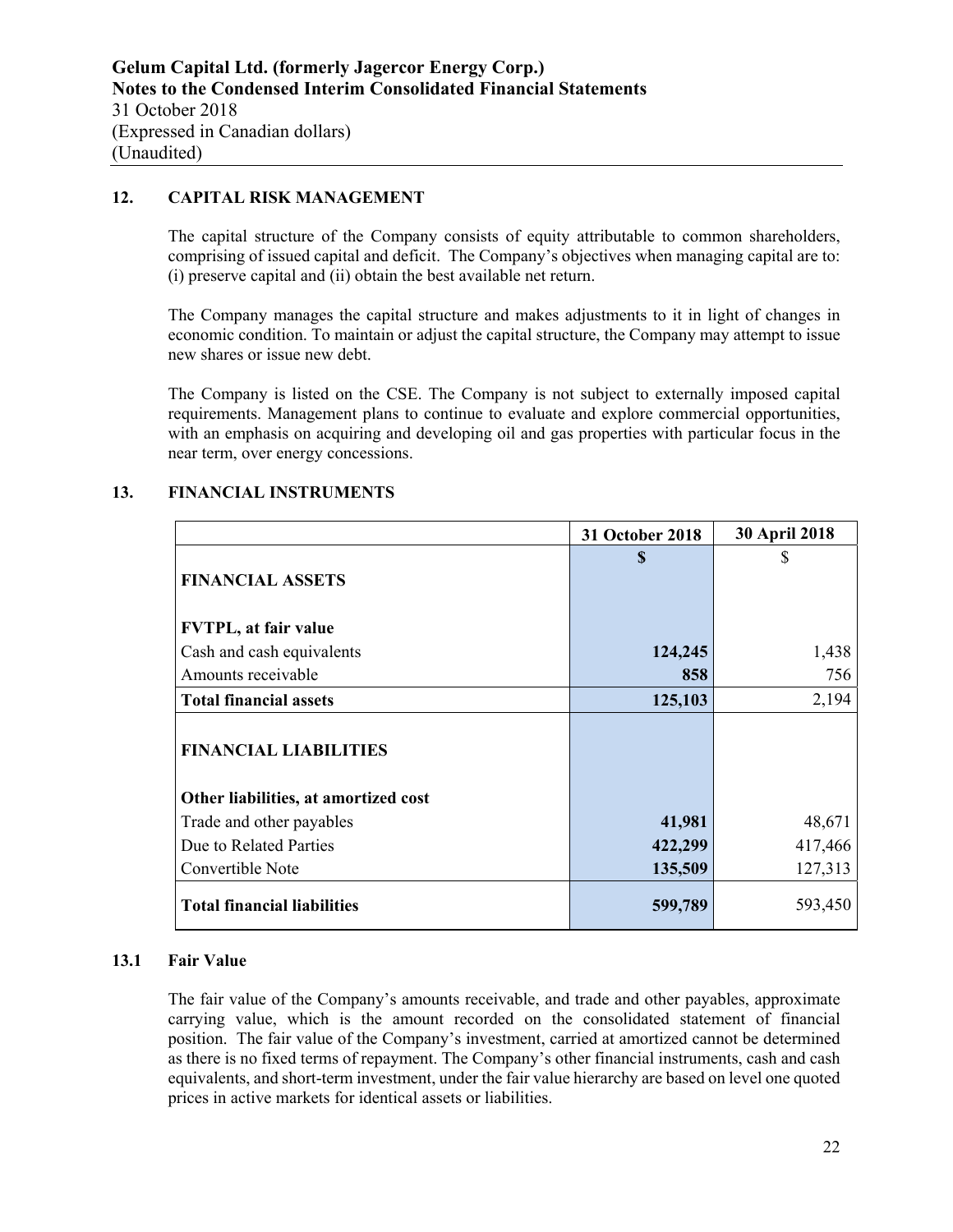#### **13. FINANCIAL INSTRUMENTS (cont'd)**

#### **13.1 Fair Value (cont'd)**

The following table provides an analysis of the Company's financial instruments that are measured subsequent to initial recognition at fair value, grouped into Level 1 to 3 based on the degree to which the inputs used to determine the fair value are observable.

- Level 1 fair value measurements are those derived from quoted prices in active markets for identical assets or liabilities.
- Level 2 fair value measurements are those derived from inputs other than quoted prices included within Level 1, that are observable either directly or indirectly.
- Level 3 fair value measurements are those derived from valuation techniques that include inputs that are not based on observable market data. As at 31 July 2018, the Company does not have any Level 3 financial instruments.

#### **13.2 Management of financial risks**

The financial risk arising from the Company's operations are credit risk, liquidity risk, interest rate risk, currency risk and commodity price risk. These risks arise from the normal course of operations and all transactions undertaken are to support the Company's ability to continue as a going concern. The risks associated with these financial instruments and the policies on how to mitigate these risks are set out below. Management manages and monitors these exposures to ensure appropriate measures are implemented on a timely and effective manner.

#### **Credit risk**

Credit risk is the risk of an unexpected loss if a customer or counterparty to a financial instrument fails to meet its contractual obligations and arises primarily from the Company's cash and cash equivalents. The Company manages its credit risk relating to cash and cash equivalents by dealing with only with highly-rated financial institutions. As a result, credit risk is considered insignificant. Credit risk is also attributable to amounts accrued in amounts receivable due from the operator of the investment. Credit risk is considered low as the amounts were collected in full after the end of period.

#### **Liquidity risk**

The Company is reliant primarily upon equity issuances as its sole source of cash. The Company manages liquidity risk by maintaining an adequate level of cash and cash equivalents and shortterm investments to meet its ongoing obligations. The Company continuously reviews its actual expenditures and forecast cash flows and matches the maturity dates of its cash and cash equivalents and short-term investments to capital and operating needs. The Company has been successful in raising equity financing in the past; however, there is no assurance that it will be able to do so in the future. As at 31 October 2018, the Company had working capital of \$83,122.